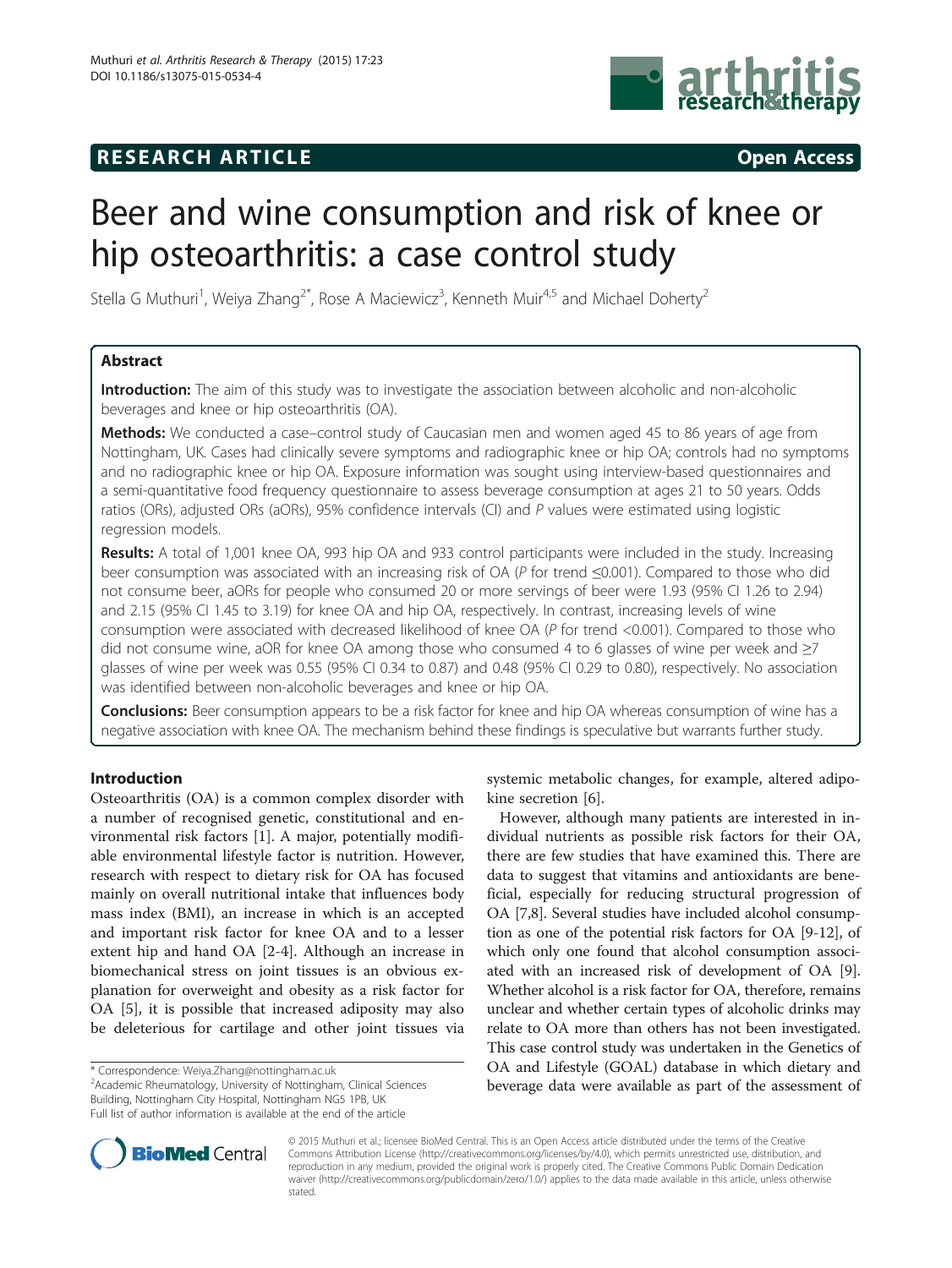people with clinically severe knee or hip OA and of controls with no knee or hip OA.

#### Methods

#### Study population

The GOAL study was a case–control study of 3,171 participants (1,042 index knee OA cases, 1,006 index hip OA cases and 1,123 non-OA controls). The study was approved by the Nottingham Research Ethics Committee and fully informed consent was obtained from each participant.

The recruitment of cases and controls took place between 2002 and 2006 and details of the study are published elsewhere [\[13,14](#page-12-0)]. In brief, participants were Caucasian men and women, between 45- and 86-years old and resident in Nottinghamshire. Cases were selected if they had clinically significant symptomatic OA of the hip or knee, sufficient to warrant hospital referral. They were recruited if they had either undergone joint replacement, were on the orthopaedic waiting list or had been referred with symptomatic knee OA to the Nottingham Knee OA clinic. Controls were recruited from hospital intravenous urography (IVU) waiting lists and frequency matched to cases by age  $(\pm 2 \text{ years})$  and gender. Controls with no OA symptoms and no evidence of hip OA on screening their IVU radiographs and no evidence of knee OA on fresh knee radiographs were invited to take part in the study.

#### Case definition

New knee, hand and pelvis radiographs were taken at baseline assessment unless the participant had undergone radiography within two years of entry to the study or had undergone total joint replacement (TJR). Radiographic assessment and grading for features of OA have been described in detail elsewhere [[13,14](#page-12-0)]. For this study we included symptomatic OA cases with Kellgren and Lawrence (KL) grades of  $≥3$  at the knee and  $≥2$  at the hip and asymptomatic controls with no radiographic evidence of hip or knee OA (defined as  $KL \leq 2$  at the knee and KL  $\leq$ 1 at the hip).

#### Exposure assessment

An interview-administered questionnaire and clinical examination were used to collect data. We assessed weekly alcohol consumption with a separate questionnaire with questions about beer, wine and spirits. This questionnaire was administered during an interview. Participants who reported drinking beer, wine and/or spirits on a regular basis (that is, at least one alcoholic drink per week) were asked to report the number of years and the average number of alcoholic drinks they consumed each week from the age of 10 to 15 years onwards. We measured units of alcohol by half pints for beer/lager/cider; a glass for white/red wine or sherry/martini; and tots for spirits, for example,

gin, brandy, whisky, vodka (tots of spirits consumed at home were counted as a double). We then used information on the duration of alcohol consumption and the type of alcoholic beverage (that is, beer, wine and/or spirits) consumed by each individual across three decades: at ages 21 to 30, 31 to 40 and 41 to 50, to determine alcohol intake during adult life. For each type of beverage, a weighted number of drinks consumed per week was estimated, with weights equal to the number of years of consumption at each age period. For example, if a participant reported drinking an average of ten half-pints of beer per week for ten years at ages 21 to 30 and six half-pints of beer per week for eight years at ages 31 to 40, their weighted number of beer consumed per week at these ages were 10 and 4.8, respectively. We then summed up the weighted number of each type of beverage consumed at different ages to calculate the mean total alcohol intake during adult life. If an individual did not consume at least one alcoholic drink per week during a certain age period or had missing data on alcohol consumption, the amount of alcohol consumed for the available age periods was averaged. Beverage-specific estimates for beer, wine and spirits were also computed using the same procedures.

We sought information on non-alcoholic beverages (tea, coffee and fruit juice) using a self-administered 126 food item semi–quantitative food frequency questionnaire (FFQ). This FFQ was modified from the European Prospective Investigation of Cancer and Nutrition (EPIC) FFQ [[15](#page-12-0)] and was used to assess habitual dietary intake during the fourth decade, that is, at ages 30 to 40 years. To elicit information for each food item, participants were asked to indicate their average frequency of consumption during their 30s in terms of a medium serving, a common household unit (for example, teaspoon, bowl, cup, glass) or portion size of each food or beverage (for example slice of bread, one egg) by checking one of the nine frequency categories which ranged from 'never or less than once per month' to 'more than six times per day'.

The participants were re-contacted in January 2008 and further asked to complete a postal questionnaire to assess the reliability and validity of the data previously obtained. Of 3,022 participants from the GOAL study who were known to be still alive and living in the UK, 2,172 responded to the second questionnaire. As part of the expanded second questionnaire, participants also randomly received one of the seven food group tables (that is, meat and fish; bread and potatoes; fruits and vegetables; dairy products; drinks; sweets and snacks; or soup and lifetime patterns of food consumption) from the baseline FFQ. The drinks table was slightly modified to include four alcoholic beverages (beer, wine, sherry/martini and spirits) as these were not part of the 126 food item semiquantitative FFQ. Servings for units of alcoholic beverages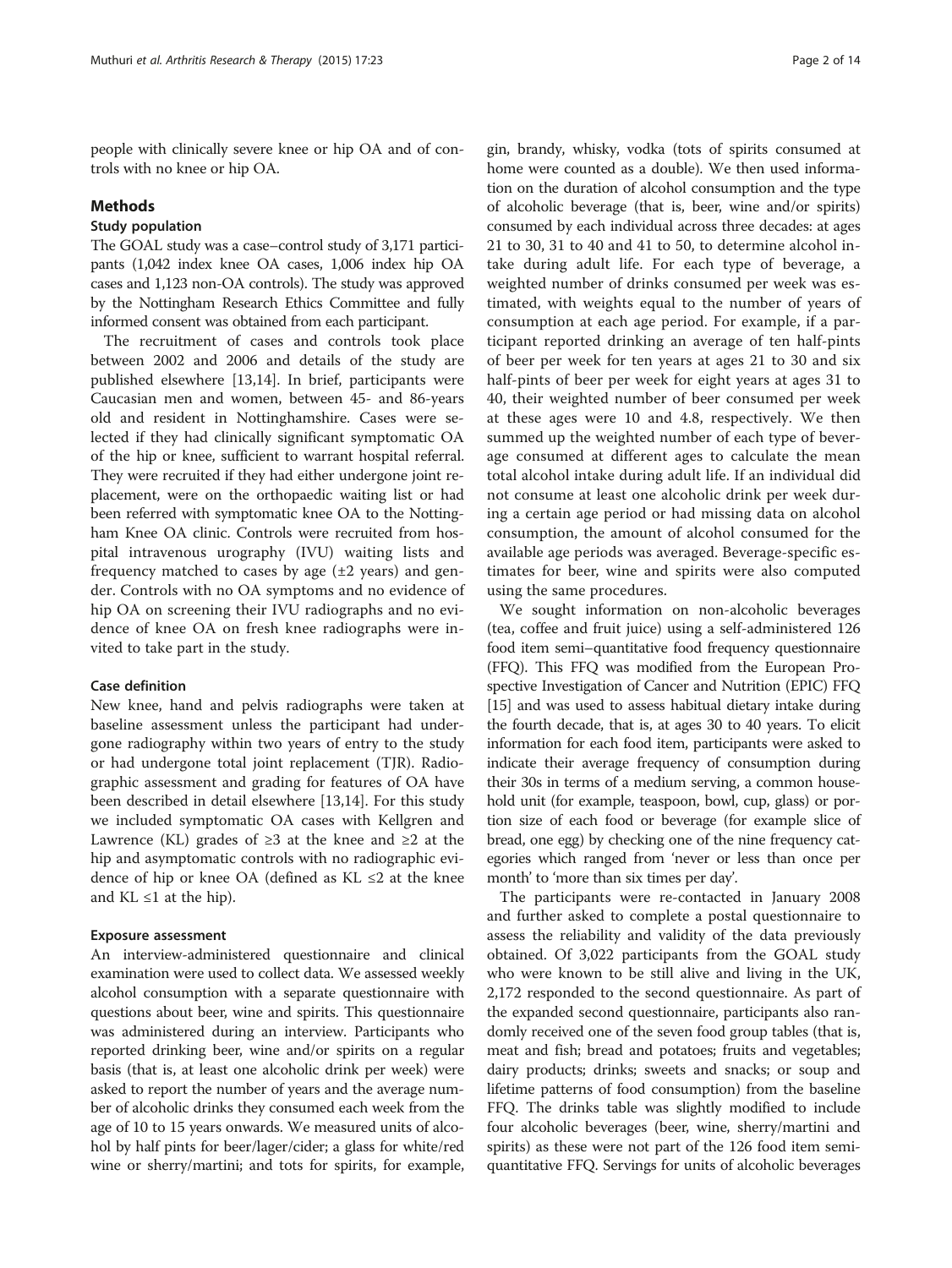were as follows: half pints for beer/lager/cider; a glass for white/red wine; a glass of sherry/vermouth/liqueurs; and tots for spirits, for example, gin, brandy, whisky, vodka. In total 2,117 of 3,022 participants completed food frequency tables and data were used to assess the agreement on alcoholic and non-alcoholic intake during the fourth decade of life.

#### Confounding factors

The questionnaire collected information on sociodemographic factors, employment history, occupational activity, history of physical activity, significant injury, medical conditions and also contained detailed questions on other risk factors for OA. Weight (kg) and height (cm) were measured by a trained research nurse during the clinical examination.

For this analysis, we considered age (years), gender (male versus female), BMI ( $\text{kg/m}^2$ ), social class, smoking (never, past, current smoker), history of joint injury (yes or no), self-report of gout (yes or no), and kidney disease (yes or no) and energetic leisure-time physical activity (yes or no). Social class was classified as I/II, III, IV and V/VI using the Standard Occupational Classification based on the longest job [\[16,17\]](#page-12-0). Occupational exposure was scored as 0 to 5, with 1 point each for: kneeling, squatting, performing heavy work while standing for one hour or more per week, lifting 25 kg ten or more times per week, and lifting 50 to 100 kg at least once per week. Participants were divided into those without any risks and those with a score of one or more. Leisure-time energy physical activity was defined as ever participating in activities that increased heart rate and produced sweating, such as swimming, jogging, running and so on, for 20 minutes or more at least three times per week.

#### Statistical analyses

We first assessed the agreement on alcoholic and nonalcoholic intake during the fourth decade of life on the basis of interview-administered questionnaire, original FFQ and recalled FFQ tables. Weighted kappa (quadratic) statistics between original and recalled FFQ tables for alcoholic drinks ranged from  $0.31$  to  $0.80$  (spirits =  $0.31$ , wine  $= 0.47$ , beer  $= 0.80$ ) while for non-alcoholic drinks ranged from 0.37 to 0.56 (pure fruit juice  $= 0.37$ , coffee  $=$ 0.55, tea =  $0.56$ ).

We used unconditional logistic regression models to estimate odds ratio (OR) and 95% confidence intervals (CI). These were examined separately for knee and hip OA. Firstly, we estimated the average number of units of alcohol consumed per week and subsequently categorised weekly units of alcohol into five groups: non-drinkers,  $\leq 2$ drinks per week, >3 to 6 per week, >7 to 14 drinks per week and ≥15 drinks per week. Secondly, we categorised each beverage consumed into five frequency groups based

on the distribution among controls and used the lowest category as the referent category in the analysis. We used two multivariate models to adjust for potential confounders. The first model adjusted for the following factors selected a priori: age (years), gender (men versus women), BMI (<25 kg/m<sup>2</sup>, 25 to 30 kg/m<sup>2</sup>, >30 kg/m<sup>2</sup>) and smoking (never, past or current smoker). The second model adjusted for additional variables including occupational exposure (no risk factors, 1, 2 and 3 or more knee occupational risk factors), energetic leisure time physical activities at ages 20, 30 or 40 (yes or no), history of significant joint injury (yes or no), kidney disease (yes or no), gout (yes or no) and other beverages, as appropriate. We also assessed trends in OA risk for a given beverage by fitting it as a categorical variable.

We also examined potential effect modification by gender (men versus women) and cigarette smoking status (ever smoker yes versus no) by comparing the log-likelihood statistic for models that used the cross-product interaction term in the logistic regression models to those without and then assessed the statistical significance of the interaction using a likelihood ratio test [\[18\]](#page-12-0).

In addition, we repeated analysis to examine average alcohol consumption at different age periods: 21 to 30, 31 to 40 and 41 to 50 and association with OA. For this analysis each period was examined separately to evaluate whether timing of alcohol exposure was associated with OA risk.

All analyses were performed using STATA version 13 software. P-values (two-tailed) are reported.

# Results

# Study subjects

In total 1,994 symptomatic OA cases (1001 knee OA and 993 hip OA) with radiographic evidence and 933 asymptomatic controls with no radiographic evidence of knee or hip OA as defined were included in this study. Table [1](#page-3-0) shows the characteristics of the study population. Overall, cases were significantly older than controls. They were also more likely to be obese and from lower social economic groups, to report previous joint injury, occupational risk factors, gout and cardiovascular diseases, such as hypertension and heart disease and diuretic use. However, they were less likely than controls to be current smokers or to report kidney problems.

Overall, controls were more likely to report drinking alcohol on a regular basis (at least one alcoholic drink per week) during adult life (that is, ages 21 to 50 years) compared to OA cases. Among alcohol drinkers, a higher proportion of OA cases reported that they drank beer exclusively while a higher portion of controls drank a mixture of beer, wine and/or spirits (Table [2](#page-4-0)). As for nonalcoholic beverages, 86% of the population reported drinking tea at least once a day during the fourth decade of life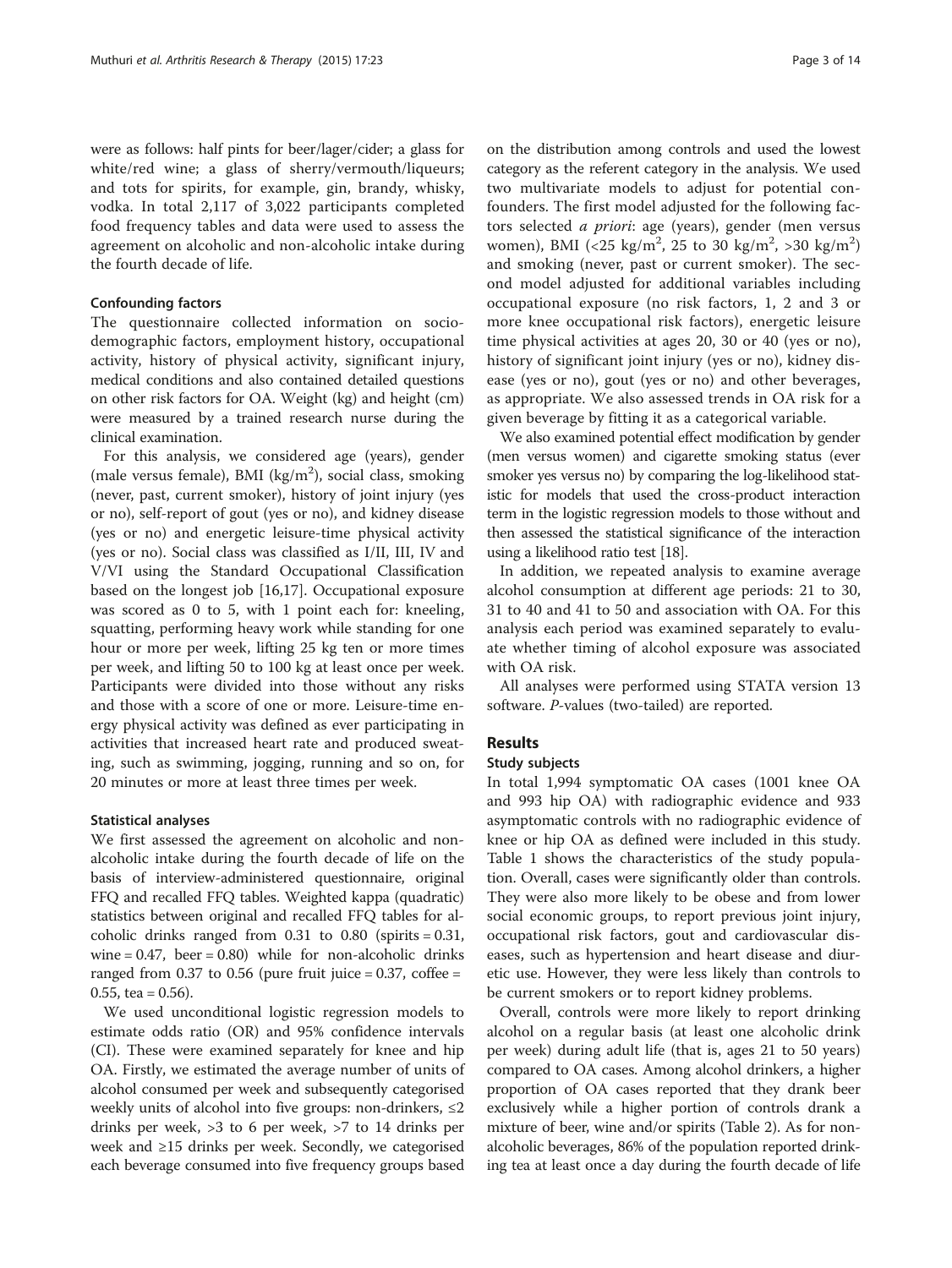| <b>Risk factor</b>           | Control, number = 933 |       | Knee OA, number = 1001 |       | Hip OA, number = 993 |       |                      |
|------------------------------|-----------------------|-------|------------------------|-------|----------------------|-------|----------------------|
|                              | <b>Number</b>         | $\%$  | <b>Number</b>          | $\%$  | <b>Number</b>        | $\%$  | P value <sup>a</sup> |
| Age, mean (SD)               | 63.4                  | (8.5) | 68.3                   | (7.3) | 67.6                 | (7.1) | < 0.001              |
| Gender, Male                 | 484                   | 51.9  | 519                    | 51.9  | 494                  | 49.8  | 0.556                |
| Body mass Index (BMI)        |                       |       |                        |       |                      |       |                      |
| BMI, mean (SD)               | 27.3                  | (4.5) | 31.2                   | (5.3) | 29.3                 | (5.2) | < 0.001              |
| $<$ 25 kg/m <sup>2</sup>     | 308                   | 33.0  | 90                     | 9.0   | 191                  | 19.2  | < 0.001              |
| >25 to <30 kg/m <sup>2</sup> | 396                   | 42.4  | 363                    | 36.3  | 413                  | 41.6  |                      |
| $\geq$ 30 kg/m <sup>2</sup>  | 229                   | 24.5  | 547                    | 54.7  | 389                  | 39.2  |                      |
| <b>Social Class</b>          |                       |       |                        |       |                      |       | < 0.001              |
| I and II                     | 275                   | 29.8  | 176                    | 17.9  | 217                  | 22.1  |                      |
| Ш                            | 211                   | 22.8  | 204                    | 20.7  | 235                  | 23.9  |                      |
| $\mathsf{IV}$                | 261                   | 28.3  | 361                    | 36.6  | 302                  | 30.7  |                      |
| V and VI                     | 177                   | 19.2  | 245                    | 24.9  | 230                  | 23.4  |                      |
| Smoking                      |                       |       |                        |       |                      |       | < 0.001              |
| Never                        | 317                   | 34.0  | 441                    | 44.1  | 391                  | 39.4  |                      |
| Past smoker                  | 407                   | 43.6  | 463                    | 46.3  | 499                  | 50.3  |                      |
| Current smoker               | 209                   | 22.4  | 97                     | 9.7   | 103                  | 10.4  |                      |
| Occupational risk factors    |                       |       |                        |       |                      |       | 0.522                |
| No knee OA risk factors      | 471                   | 50.5  | 529                    | 53.0  | 537                  | 54.2  |                      |
| 1 knee OA risk factor        | 145                   | 15.7  | 140                    | 14.0  | 146                  | 14.7  |                      |
| 2 knee OA risk factors       | 142                   | 15.2  | 160                    | 16.0  | 155                  | 15.6  |                      |
| 3 + knee OA risk factors     | 174                   | 18.7  | 169                    | 16.9  | 153                  | 15.4  |                      |
| Significant joint injury     | 157                   | 16.8  | 332                    | 33.2  | 221                  | 22.3  | < 0.001              |
| Co-morbidities               |                       |       |                        |       |                      |       |                      |
| Hypertension                 | 339                   | 36.3  | 519                    | 51.9  | 451                  | 45.5  | < 0.001              |
| Heart disease                | 154                   | 16.5  | 234                    | 23.5  | 179                  | 18.1  | < 0.001              |
| Type 1 diabetes              | 11                    | 1.2   | 22                     | 2.2   | 7                    | 0.7   | 0.013                |
| Type 2 diabetes              | 63                    | 6.8   | 92                     | 9.2   | 69                   | 7.0   | 0.077                |
| Stroke/haemorrhage           | 45                    | 4.8   | 65                     | 6.5   | 57                   | 5.8   | 0.281                |
| Kidney disease               | 368                   | 39.5  | 61                     | 6.1   | 61                   | 6.1   | < 0.001              |
| Liver disease                | 34                    | 3.6   | 22                     | 2.2   | 34                   | 3.4   | 0.137                |
| Gout                         | 62                    | 6.6   | 109                    | 10.9  | 93                   | 9.4   | 0.004                |
| Diuretic use                 | 190                   | 20.4  | 359                    | 35.9  | 352                  | 35.5  | < 0.001              |

<span id="page-3-0"></span>Table 1 Demographic characteristics of study participants

<sup>a</sup>X<sup>2</sup> test for categorical data; one-way analysis-of-variance (ANOVA) for continuous data. The number per group, mean (s.d.) or percentage prevalence are presented. OA, osteoarthritis; SD, standard deviation.

whereas the proportion of those who drank coffee and pure fruit juice at least once a day during the same period was 58% and 13%, respectively.

# Association between alcohol consumption and OA Knee OA

Table [3](#page-5-0) summarises findings from unadjusted and adjusted analyses for the association between alcohol consumption during adult life (that is, ages 21 to 50 years) and the risk of knee OA. Results indicate that adjustment for potential confounding factors had some appreciable effect on the risk estimates. In the fully adjusted model, increased total alcohol intake per week was not statistically significantly associated with the risk of knee OA. The test for trend across categories of total alcohol intake was also non-significant. We then conducted separate analysis by gender to assess any residual confounding and found a dose–response relationship among men but no individual ORs were statistically significant. Moreover, test for heterogeneity of odds ratios was significant  $(P = 0.040)$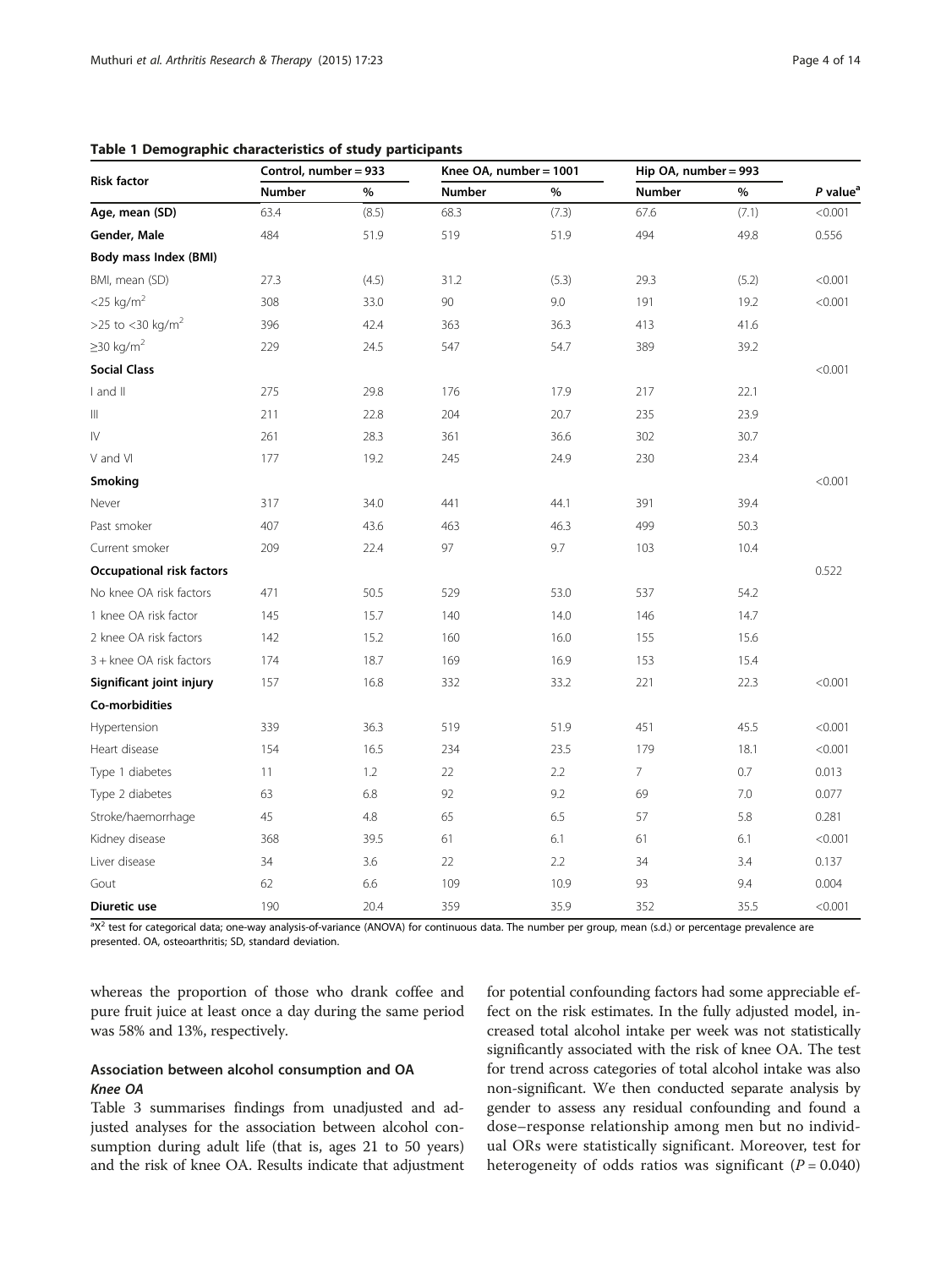| <b>Exposure</b>                                      | Control, number = 933 | Knee OA, number = $1001$ | Hip OA, number = 993 |
|------------------------------------------------------|-----------------------|--------------------------|----------------------|
| Alcohol consumption (ages 21 to 50)                  |                       |                          |                      |
| Nondrinkers <sup>a</sup> , n (%)                     | 186 (19.9)            | 280 (28.0)               | 257 (29.9)           |
| Ever drinkers <sup>b</sup> , n (%)                   | 747 (80.1)            | 721 (72.0)               | 736 (74.1)           |
| By type of alcohol                                   |                       |                          |                      |
| Drinkers of beer exclusively, n (%)                  | 272 (29.1)            | 345 (34.5)               | 336 (33.8)           |
| Drinkers of wine exclusively, n (%)                  | 73 (7.8)              | 37(3.7)                  | 61(6.1)              |
| Drinkers of spirits exclusively, n (%)               | 33(3.5)               | 38 (3.8)                 | 29(2.9)              |
| Other drinkers <sup>c</sup> , n (%)                  | 348 (37.3)            | 276 (27.6)               | 282 (28.4)           |
| Missing data on alcohol type, n (%)                  | 21(2.3)               | 25(2.5)                  | 28 (2.8)             |
| Alcoholic drinks per week, median (IQR)              | 10 (5 to 21)          | 11 (4 to 24)             | 10 (4 to 24)         |
| Non-alcohol consumption <sup>d</sup> (ages 30 to 40) |                       |                          |                      |
| Tea intake (cups)                                    |                       |                          |                      |
| never/3 times per month, n (%)                       | 98 (10.5)             | 66 (6.6)                 | 64(6.5)              |
| 1 to 6 times per week, n (%)                         | 48(5.1)               | 51(5.1)                  | 38(3.8)              |
| $\geq$ 1 per day, n (%)                              | 775 (83.1)            | 876 (87.5)               | 877 (88.3)           |
| Coffee intake (cups)                                 |                       |                          |                      |
| never/3 times per month, n (%)                       | 202 (21.7)            | 268 (26.8)               | 213(21.5)            |
| 1 to 6 times per week, n (%)                         | 152 (16.3)            | 174 (17.4)               | 174 (17.5)           |
| $\geq$ 1 per day, n (%)                              | 567 (60.8)            | 551 (55.0)               | 592 (59.6)           |
| Pure fruit juice (glasses)                           |                       |                          |                      |
| never/3 times per month, n (%)                       | 511 (54.8)            | 586 (58.5)               | 579 (58.3)           |
| 1 to 6 times per week, n (%)                         | 284 (30.4)            | 260(26.0)                | 285 (28.7)           |
| $\geq$ 1 per day, n (%)                              | 126 (13.5)            | 147 (14.7)               | 115(11.6)            |

<span id="page-4-0"></span>

|           | Table 2 Characteristics of the study participants according to beverage consumption during adult life (ages 21 to |  |  |
|-----------|-------------------------------------------------------------------------------------------------------------------|--|--|
| 50 years) |                                                                                                                   |  |  |

<sup>a</sup>Nondrinkers include never drinkers at ages 21 to 50 years. <sup>b</sup>Ever drinkers drunk alcohol on a regular basis (at least 1 alcoholic drink per week) at ages 21 to 50 years. <sup>c</sup>drinkers of a mixture of beer, wine, and / or spirits. <sup>d</sup>Analyses are based on age period 30 to 40 years when information on non-alcoholic beverage consumption was assessed. The number per group and percentages, or median (interquartile range (IQR) are presented. n, number; OA, osteoarthritis.

thereby suggesting that the association between alcohol consumption and risk of knee OA was different for men and women (Additional file [1:](#page-12-0) Table S1). We also observed a moderate association with alcohol intake of seven to fourteen units per week among ever smokers (aOR 0.56, 95% CI 0.34 to 0.92;  $P = 0.023$ ) but not among never smokers (aOR 1.65, 95% CI 0.89 to 3.04;  $P = 0.110$ ), P for interaction = 0.042 (data not shown).

When we evaluated whether the associations varied by type of alcohol, we found a positive significant association between beer intake and knee OA. Compared to those who never consumed beer, the adjusted ORs for knee OA among those who consumed 8 to 19 and 20 or more half-pints of beer per week was 1.76 (95% CI 1.19 to 2.60;  $P = 0.005$ ) and 1.93 (95% CI 1.26 to 2.94;  $P = 0.002$ ), respectively (Table [3](#page-5-0)). This effect increased with increasing levels of beer consumption ( $P$  for trend = 0.001). When stratified by gender, the association between heavier beer consumption (≥8 half-pints per week) and knee OA appeared to be limited to men, but there was no significant interaction ( $P = 0.588$ ) between beer intake and gender (Additional file [1:](#page-12-0) Table S1).

More interestingly, there was an inverse dose response association between wine (that is, white/red wine or sherry/martini) consumption during adult life and knee OA, (Table [3](#page-5-0)). Compared to those who never drank wine, the adjusted ORs for those who drank 4 to 6 glasses and  $\geq 7$ glasses of wine per week was 0.55 (95% CI 0.34 to 0.87;  $P =$ 0.011) and 0.48 (95% CI 0.29 to 0.80;  $P = 0.005$ ), respectively, with increasing levels of wine intake inversely associated with knee OA ( $P$  for trend <0.001). When stratified by gender, these significant associations remained in both men and women (Additional file [1](#page-12-0): Table S1), but the interaction between wine intake and gender was not statistically significant ( $P = 0.331$ ).

Conversely, intake of spirits (for example, gin, brandy, whisky, vodka) during adult life was not associated with the risk of knee OA (Table [3](#page-5-0)). Similarly there was no significant interaction between intake of spirits and gender (Additional file [1](#page-12-0): Table S1). There were also no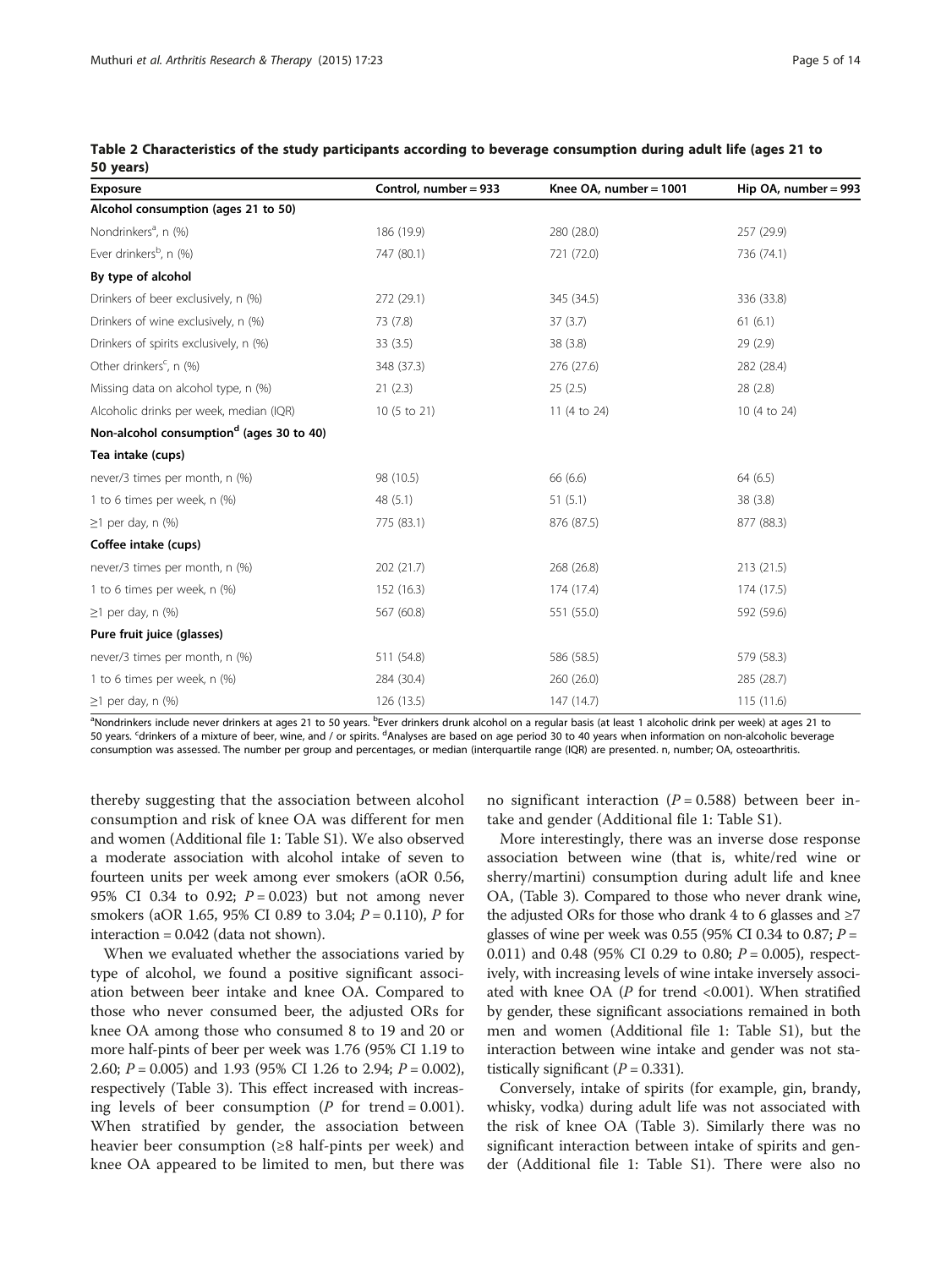| <b>Beverage</b>        | Frequency of             | Knee OA       |        | <b>CRUDE ORs</b> |          |      |           |      | Adjusted <sup>a</sup> OR |      |           | Adjusted <sup>b</sup> OR |          |      |         |
|------------------------|--------------------------|---------------|--------|------------------|----------|------|-----------|------|--------------------------|------|-----------|--------------------------|----------|------|---------|
|                        | consumption              | <b>Number</b> | Number | ORs              | 95.0% CI |      | $P$ value | ORs  | 95.0% CI                 |      | $P$ value | ORs                      | 95.0% CI |      | P value |
| Alcoholic <sup>c</sup> |                          |               |        |                  |          |      |           |      |                          |      |           |                          |          |      |         |
| Total alcohol intake   |                          |               |        |                  |          |      |           |      |                          |      |           |                          |          |      |         |
|                        | Nondrinkers <sup>d</sup> | 280           | 186    | 1.00             |          |      |           | 1.00 |                          |      |           | 1.00                     |          |      |         |
|                        | $<$ = 2 per week         | 102           | 93     | 0.73             | 0.52     | 1.02 | 0.065     | 0.90 | 0.61                     | 1.31 | 0.571     | 0.81                     | 0.53     | 1.24 | 0.340   |
|                        | 3 to 6 per week          | 135           | 168    | 0.53             | 0.40     | 0.72 | < 0.001   | 0.76 | 0.54                     | 1.07 | 0.111     | 0.73                     | 0.50     | 1.06 | 0.101   |
|                        | 7 to 14 per week         | 177           | 204    | 0.58             | 0.44     | 0.76 | < 0.001   | 0.95 | 0.68                     | 1.32 | 0.745     | 0.82                     | 0.57     | 1.20 | 0.309   |
|                        | $>$ = 15 per week        | 282           | 261    | 0.72             | 0.56     | 0.92 | 0.009     | 1.43 | 1.01                     | 2.02 | 0.042     | 1.18                     | 0.81     | 1.74 | 0.389   |
|                        | $P$ trend                |               |        |                  |          |      | 0.004     |      |                          |      | 0.082     |                          |          |      | 0.514   |
| Beer (half pints)      | None <sup>e</sup>        | 388           | 340    | 1.00             |          |      |           | 1.00 |                          |      |           | 1.00                     |          |      |         |
|                        | $<$ = 3 per week         | 128           | 130    | 0.86             | 0.65     | 1.15 | 0.309     | 1.09 | 0.78                     | 1.51 | 0.617     | 1.02                     | 0.70     | 1.47 | 0.929   |
|                        | 4 to 7 per week          | 94            | 139    | 0.59             | 0.44     | 0.80 | 0.001     | 0.92 | 0.64                     | 1.33 | 0.674     | 0.90                     | 0.60     | 1.37 | 0.630   |
|                        | 8 to 19 per week         | 183           | 162    | 0.99             | 0.77     | 1.28 | 0.938     | 1.73 | 1.22                     | 2.46 | 0.002     | 1.76                     | 1.19     | 2.60 | 0.005   |
|                        | $>$ = 20 per week        | 183           | 141    | 1.14             | 0.87     | 1.48 | 0.339     | 2.32 | 1.59                     | 3.38 | < 0.001   | 1.93                     | 1.26     | 2.94 | 0.002   |
|                        | $P$ trend                |               |        |                  |          |      | 0.599     |      |                          |      | < 0.001   |                          |          |      | 0.001   |
| Wine (glasses)         | None <sup>e</sup>        | 770           | 579    | 1.00             |          |      |           | 1.00 |                          |      |           | 1.00                     |          |      |         |
|                        | $\epsilon$ = 1 per week  | 39            | 43     | 0.68             | 0.44     | 1.07 | 0.093     | 0.69 | 0.42                     | 1.13 | 0.139     | 0.72                     | 0.40     | 1.28 | 0.259   |
|                        | 2 to 3 per week          | 77            | 110    | 0.53             | 0.39     | 0.72 | < 0.001   | 0.68 | 0.48                     | 0.97 | 0.031     | 0.75                     | 0.50     | 1.12 | 0.161   |
|                        | 4 to 6 per week          | 50            | 103    | 0.37             | 0.26     | 0.52 | < 0.001   | 0.55 | 0.36                     | 0.82 | 0.004     | 0.55                     | 0.34     | 0.87 | 0.011   |
|                        | $>$ = 7 per week         | 40            | 77     | 0.39             | 0.26     | 0.58 | < 0.001   | 0.56 | 0.36                     | 0.88 | 0.012     | 0.48                     | 0.29     | 0.80 | 0.005   |
|                        | $P$ trend                |               |        |                  |          |      | < 0.001   |      |                          |      | < 0.001   |                          |          |      | < 0.001 |
| Spirits (tots)         | None <sup>e</sup>        | 756           | 654    | 1.00             |          |      |           | 1.00 |                          |      |           | 1.00                     |          |      |         |
|                        | $<$ = 1 per week         | 48            | 43     | 0.97             | 0.63     | 1.48 | 0.872     | 1.03 | 0.64                     | 1.67 | 0.895     | 1.16                     | 0.66     | 2.02 | 0.602   |
|                        | 2 to 3 per week          | 60            | $76\,$ | 0.68             | 0.48     | 0.97 | 0.035     | 0.76 | 0.51                     | 1.14 | 0.189     | 0.79                     | 0.50     | 1.26 | 0.330   |
|                        | 4 to 7 per week          | 58            | 64     | 0.78             | 0.54     | 1.14 | 0.198     | 0.99 | 0.65                     | 1.50 | 0.954     | 0.77                     | 0.48     | 1.23 | 0.272   |
|                        | $>$ = 8 per week         | 54            | 75     | 0.62             | 0.43     | 0.9  | 0.011     | 0.81 | 0.53                     | 1.23 | 0.325     | 0.80                     | 0.49     | 1.30 | 0.370   |
|                        | $P$ trend                |               |        |                  |          |      | 0.002     |      |                          |      | 0.262     |                          |          |      | 0.151   |
| Non-alcoholicf,c       |                          |               |        |                  |          |      |           |      |                          |      |           |                          |          |      |         |
| Tea (cups)             | $=$ <1 per day           | 155           | 190    | 1.00             |          |      |           | 1.00 |                          |      |           | 1.00                     |          |      |         |
|                        | 2 to 3 per day           | 261           | 271    | 1.18             | 0.90     | 1.55 | 0.231     | 1.04 | 0.76                     | 1.43 | 0.784     | 0.97                     | 0.67     | 1.41 | 0.892   |
|                        | 4 to 5 per day           | 366           | 290    | 1.55             | 1.19     | 2.01 | 0.001     | 1.32 | 0.98                     | 1.79 | 0.071     | 1.34                     | 0.93     | 1.92 | 0.114   |
|                        | 6+ per day               | 211           | 170    | 1.52             | 1.14     | 2.04 | 0.005     | 1.46 | 1.04                     | 2.05 | 0.027     | 1.29                     | 0.86     | 1.92 | 0.214   |
|                        | $P$ trend                |               |        |                  |          |      | 0.001     |      |                          |      | 0.006     |                          |          |      | 0.050   |

<span id="page-5-0"></span>Table 3 Odds ratios for knee OA according to alcoholic and non-alcoholic beverage consumption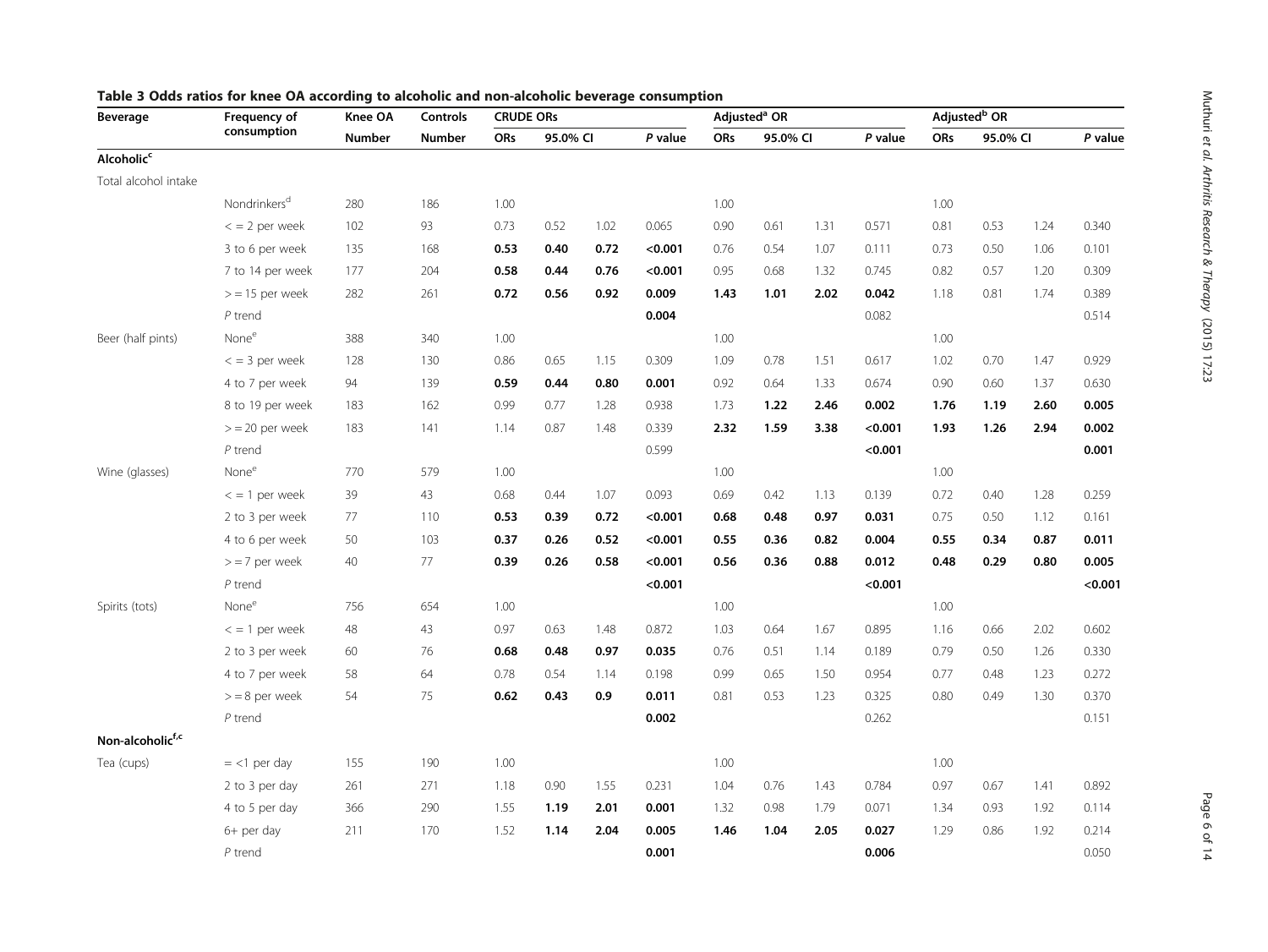| Table 3 Odds ratios for knee OA according to alcoholic and non-alcoholic beverage consumption (Continued) |  |
|-----------------------------------------------------------------------------------------------------------|--|
|-----------------------------------------------------------------------------------------------------------|--|

| Coffee (cups)                 | $=$ <6 per week  | 442 | 354 | 1.00 |      |      |         | 1.00 |      |      |       | 1.00 |      |      |       |
|-------------------------------|------------------|-----|-----|------|------|------|---------|------|------|------|-------|------|------|------|-------|
|                               | per day          | 236 | 195 | 0.97 | 0.77 | .23  | 0.795   | 0.89 | 0.68 | 1.16 | 0.390 | 0.83 | 0.61 |      | 0.222 |
|                               | 2-3 per day      | 215 | 249 | 0.69 | 0.55 | 0.87 | 0.002   | 0.79 | 0.61 | 1.03 | 0.084 | 0.81 | 0.60 | 1.10 | 0.180 |
|                               | $=$ >4 per day   | 100 | 123 | 0.65 | 0.48 | 0.88 | 0.005   | 0.96 | 0.68 | 1.36 | 0.812 | 1.14 | 0.75 | 1.72 | 0.547 |
|                               | $P$ trend        |     |     |      |      |      | < 0.001 |      |      |      | 0.269 |      |      |      | 0.707 |
| Pure fruit juice<br>(glasses) | $<$ 1/month      | 454 | 368 | 1.00 |      |      |         | 1.00 |      |      |       | 1.00 |      |      |       |
|                               | 1/month - 1/week | 234 | 251 | 0.76 | 0.60 | 0.95 | 0.015   | 0.98 | 0.76 | 1.28 | 0.908 | 0.94 | 0.71 | .26  | 0.691 |
|                               | 2-6 per week     | 158 | 176 | 0.73 | 0.56 | 0.94 | 0.015   | 0.88 | 0.66 | 1.19 | 0.410 | 0.85 | 0.61 | 1.19 | 0.341 |
|                               | $>$ = 1 per day  | 147 | 126 | 0.95 | 0.72 | 1.24 | 0.690   | 1.02 | 0.74 | 1.40 | 0.919 | 0.99 | 0.69 | 1.42 | 0.958 |
|                               | $P$ trend        |     |     |      |      |      | 0.176   |      |      |      | 0.786 |      |      |      | 0.652 |

ªadjusted for age, gender, BMI, smoking; <sup>b</sup>adjusted for age, gender, BMI, smoking, other alcoholic/non-alcoholic beverages<sup>c</sup>, occupational risks, significant injury, kidney disease, energetic physical activity at ages 21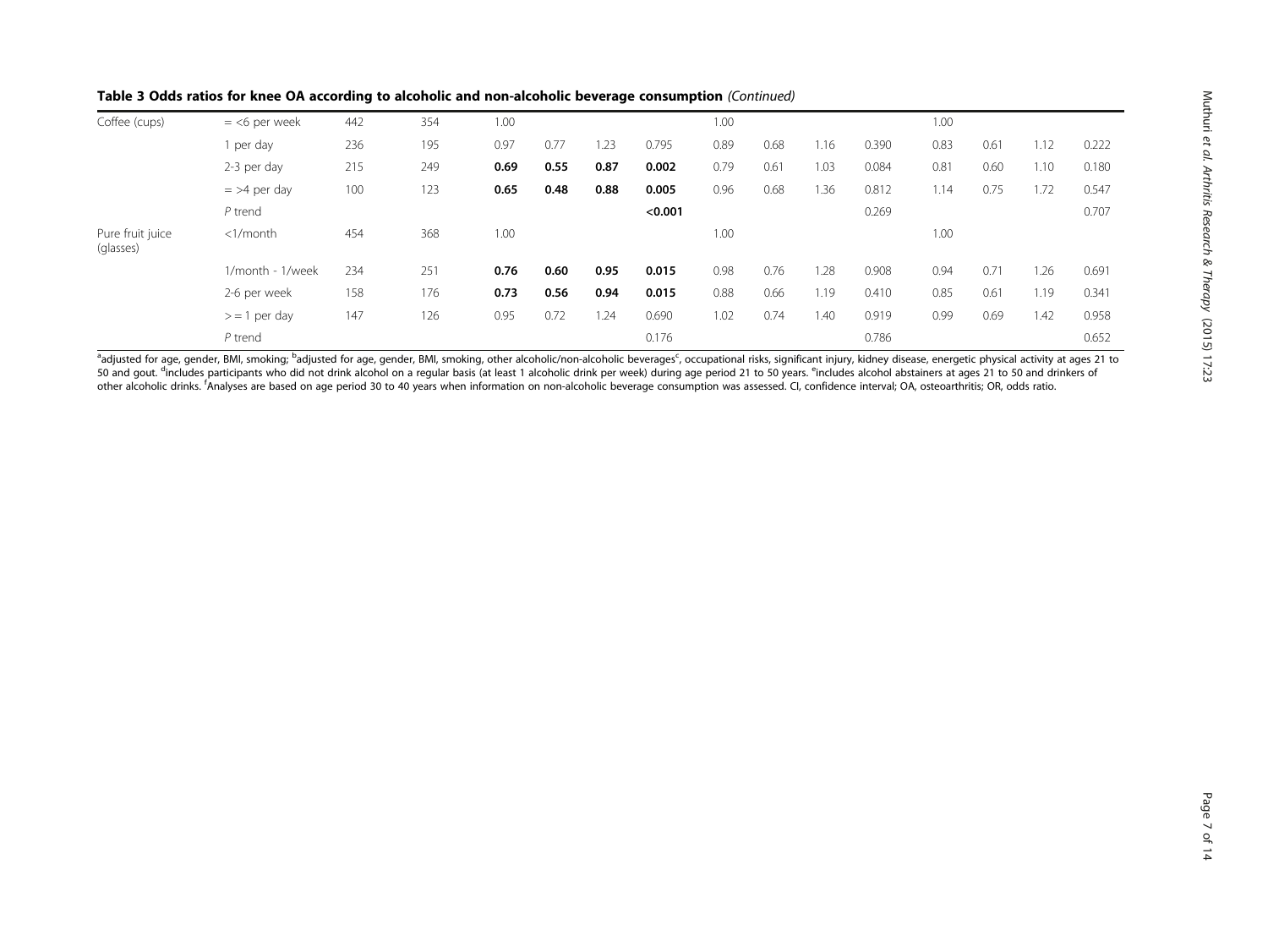significant multiplicative interactions between each individual alcoholic beverage (beer, wine or spirits) and cigarette smoking (data not shown).

We evaluated whether the associations varied at different periods of alcohol consumption. Similar risk patterns, that is, positive association with beer but negative association with wine consumption, were observed at different periods of alcohol consumption although the significance level varied (Additional file [1:](#page-12-0) Table S3).

#### Hip OA

Table [4](#page-8-0) displays results for the association between alcohol consumption during adult life (that is, ages 21 to 50 years) and the risk of hip OA. Compared to those who never consumed alcohol, adjusted ORs for hip OA among those who consumed two or fewer units of alcohol per day was 0.63 (95% CI 0.42 to 0.94;  $P = 0.025$ ). However, there was no significant trend with increasing levels of alcohol consumption ( $P$  for trend = 0.265; Table [4](#page-8-0)). When stratified by gender, these associations were only seen among men (Additional file [1:](#page-12-0) Table S2). In addition, there were no statistically significant multiplicative interactions between alcohol consumption by gender or cigarette smoking (data not shown).

Among individual alcoholic beverages, increasing beer consumption was associated with increased risk of hip OA. Compared to those who never consumed beer, the adjusted OR for those who drank 8 to 19 and 20 or more servings of beer per week was 1.49 (95% CI 1.04 to 2.15;  $P = 0.031$ ) and 2.15 (95% CI 1.45 to 3.19; P <0.001), respectively, with ORs increased with increasing levels of beer consumption ( $P$  for trend <0.001). Test for heterogeneity of ORs was significant ( $P = 0.0298$ ) suggesting that the effect of beer intake was significantly different for men and women. Stratification by gender revealed that the odds of hip OA was 1.8 times higher in men who consumed 20 or more half pints of beer per week (aOR 1.83 (95% CI 1.14 to 2.93);  $P = 0.012$ ) whereas among women no significant associations were observed (Additional file [1](#page-12-0): Table S2).

Interestingly, there was an inverse association between spirits and hip OA. The adjusted OR for those who consumed four to seven and eight or more units of spirits per week was 0.63 (95% CI 0.41 to 0.98) and 0.53 (95% CI 0.33 to 0.85), respectively. Correspondingly, there was a significant trend with increasing categories of spirits consumption ( $P$  for trend = 0.002). When stratified by gender, the inverse relation with spirits intake was significantly evident in men (Additional file [1:](#page-12-0) Table S2), but the interaction was not significant ( $P = 0.322$ ). No statistically significant associations were observed between wine and risk of hip OA (Table [4\)](#page-8-0). Moreover, test for interactions by cigarette smoking for each individual alcoholic beverage (beer, wine or spirits) were not statistically significant (data not shown).

When we examined different age periods separately, high beer consumption (20 or more half-pints of beer per week) at ages 21 to 30, 31 to 40 years and 41 to 50 years was associated with an increased risk of hip OA. In contrast, we found a decreased association with spirits consumption (eight or more units of spirits per week) at ages 31 to 40 years and 41 to 50 years (Additional file [1:](#page-12-0) Table S4).

#### Associations between non-alcoholic beverages and OA risk

Information on non-alcoholic beverage intake was assessed when participants were in their 30s. For this analysis we included 2,893 participants (921 controls, 993 knee OA cases and 979 hip OA cases) who completed a semi-quantitative food frequency questionnaire.

Although increased tea intake seemed to be positively associated with knee OA, this association disappeared after adjusting for all potential confounding factors (Table [3](#page-5-0)). No clear association was observed with other non-alcoholic beverages and knee OA. Results were similar for hip OA (Table [4](#page-8-0)).

#### **Discussion**

This is the first case–control study, involving approximately 3,000 participants, primarily designed to examine lifestyle risk factors for knee and hip OA including alcoholic and non-alcoholic beverages. Among alcoholic drinks, we found a dose–response, positive association between beer consumption and knee/hip OA. In contrast, consumption of wine was negatively associated with knee OA whereas spirits intake was negatively associated with hip OA. We also observed similar patterns of associations with alcohol consumption at specific time periods in adult life. No significant association with OA was identified for non-alcoholic beverages including tea, coffee or pure fruit juice for both knee and hip OA.

To the best of our knowledge, alcohol intake has not previously been investigated as a possible independent risk factor for either the development or progression of OA. Of the four studies [[9-12\]](#page-12-0) that we identified from the literature, all included alcohol as a potential confounding factor and the results are inconsistent. For example, a recent cohort study found no significant association between alcohol intake and hip OA after 22 years of follow up in 840 individuals in Finland [\[10](#page-12-0)]. Similarly, a cross sectional study of 568 women from the Nurses' Health Study in the USA reported no significant association between self-reported hip replacement due to OA and alcohol intake [\[11\]](#page-12-0). However, one small hospital based one-year cohort study in 109 Japanese people with newly diagnosed knee OA found that alcohol associated with less functional disability [\[12\]](#page-12-0). In contrast, a population based cross sectional study in Greece found a positive association between alcohol intake and rheumatic complaints, predominantly back pain and OA, but unfortunately no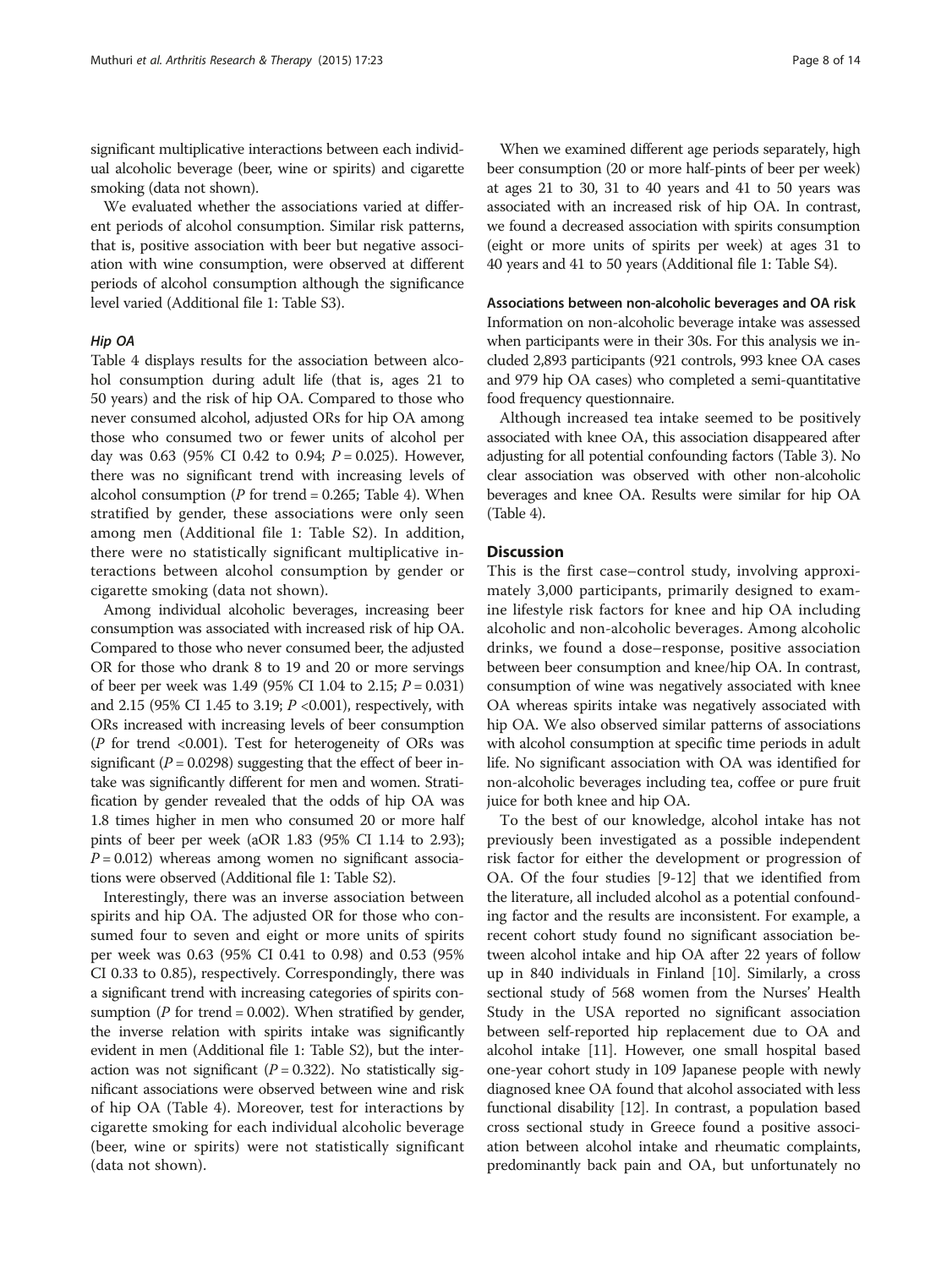| <b>Beverage</b>              | Frequency of             | Hip OA        | Controls      | <b>CRUDE ORs</b> |          |      |         |            | Adjusted <sup>a</sup> OR |      |         | Adjusted <sup>b</sup> OR |          |      |           |
|------------------------------|--------------------------|---------------|---------------|------------------|----------|------|---------|------------|--------------------------|------|---------|--------------------------|----------|------|-----------|
|                              | consumption              | <b>Number</b> | <b>Number</b> | <b>ORs</b>       | 95.0% CI |      | P value | <b>ORs</b> | 95.0% CI                 |      | P value | <b>ORs</b>               | 95.0% CI |      | $P$ value |
| <b>Alcoholic<sup>c</sup></b> |                          |               |               |                  |          |      |         |            |                          |      |         |                          |          |      |           |
| Total alcohol intake         | Nondrinkers <sup>d</sup> | 257           | 186           | 1.00             |          |      |         | 1.00       |                          |      |         | 1.00                     |          |      |           |
|                              | $<$ = 2 per week         | 90            | 93            | 0.70             | 0.50     | 0.99 | 0.044   | 0.66       | 0.46                     | 0.96 | 0.031   | 0.63                     | 0.42     | 0.94 | 0.025     |
|                              | 3 to 6 per week          | 174           | 168           | 0.75             | 0.56     | 1.00 | 0.047   | 0.88       | 0.65                     | 1.20 | 0.432   | 0.88                     | 0.63     | 1.24 | 0.468     |
|                              | 7 to 14 per week         | 164           | 204           | 0.58             | 0.44     | 0.77 | < 0.001 | 0.83       | 0.60                     | 1.13 | 0.232   | 0.75                     | 0.53     | 1.06 | 0.106     |
|                              | $>$ = 15 per week        | 280           | 261           | 0.78             | 0.60     | 1.00 | 0.050   | 1.42       | 1.03                     | 1.96 | 0.030   | 1.27                     | 0.90     | 1.81 | 0.177     |
|                              | $P$ trend                |               |               |                  |          |      | 0.022   |            |                          |      | 0.062   |                          |          |      | 0.265     |
| Beer (half pints)            | None <sup>e</sup>        | 384           | 340           | 1.00             |          |      |         | 1.00       |                          |      |         | 1.00                     |          |      |           |
|                              | $<$ = 3 per week         | 119           | 130           | 0.81             | 0.61     | 1.08 | 0.153   | 0.84       | 0.62                     | 1.15 | 0.285   | 0.79                     | 0.56     | 1.11 | 0.169     |
|                              | 4 to 7 per week          | 121           | 139           | 0.77             | 0.58     | 1.02 | 0.072   | 1.13       | 0.82                     | 1.55 | 0.460   | 1.15                     | 0.81     | 1.64 | 0.435     |
|                              | 8 to 19 per week         | 156           | 162           | 0.85             | 0.65     | 1.11 | 0.236   | 1.44       | 1.03                     | 2.00 | 0.030   | 1.49                     | 1.04     | 2.15 | 0.031     |
|                              | $>$ = 20 per week        | 185           | 141           | 1.16             | 0.89     | 1.51 | 0.264   | 2.36       | 1.65                     | 3.37 | < 0.001 | 2.15                     | 1.45     | 3.19 | < 0.001   |
|                              | P trend                  |               |               |                  |          |      | 0.703   |            |                          |      | < 0.001 |                          |          |      | < 0.001   |
| Wine (glasses)               | None <sup>e</sup>        | 703           | 579           | 1.00             |          |      |         | 1.00       |                          |      |         | 1.00                     |          |      |           |
|                              | $<$ = 1 per week         | 37            | 43            | 0.71             | 0.45     | 1.11 | 0.136   | 0.68       | 0.42                     | 1.09 | 0.111   | 0.67                     | 0.39     | 1.14 | 0.140     |
|                              | 2 to 3 per week          | 102           | 110           | 0.76             | 0.57     | 1.02 | 0.069   | 0.83       | 0.60                     | 1.14 | 0.242   | 0.97                     | 0.68     | 1.38 | 0.868     |
|                              | 4 to 6 per week          | 61            | 103           | 0.49             | 0.35     | 0.68 | < 0.001 | 0.63       | 0.44                     | 0.91 | 0.013   | 0.68                     | 0.45     | 1.03 | 0.070     |
|                              | $>$ = 7 per week         | 62            | 77            | 0.66             | 0.47     | 0.94 | 0.022   | 0.91       | 0.62                     | 1.33 | 0.624   | 0.88                     | 0.58     | 1.34 | 0.549     |
|                              | $P$ trend                |               |               |                  |          |      | < 0.001 |            |                          |      | 0.052   |                          |          |      | 0.181     |
| Spirits (tots)               | None <sup>e</sup>        | 756           | 654           | 1.00             |          |      |         | 1.00       |                          |      |         | 1.00                     |          |      |           |
|                              | $<$ = 1 per week         | 43            | 43            | 0.87             | 0.56     | 1.34 | 0.514   | 0.86       | 0.54                     | 1.38 | 0.534   | 1.01                     | 0.60     | 1.71 | 0.972     |
|                              | 2 to 3 per week          | 73            | 76            | 0.83             | 0.59     | 1.16 | 0.283   | 0.91       | 0.63                     | 1.31 | 0.612   | 0.90                     | 0.60     | 1.35 | 0.610     |
|                              | 4 to per week            | 53            | 64            | 0.72             | 0.49     | 1.05 | 0.084   | 0.84       | 0.56                     | 1.25 | 0.391   | 0.63                     | 0.41     | 0.98 | 0.040     |
|                              | $>= 8$ per week          | 40            | 75            | 0.46             | 0.31     | 0.69 | < 0.001 | 0.59       | 0.39                     | 0.91 | 0.017   | 0.53                     | 0.33     | 0.85 | 0.008     |
|                              | $P$ trend                |               |               |                  |          |      | < 0.001 |            |                          |      | 0.020   |                          |          |      | 0.002     |
| Non-alcoholicf,c             |                          |               |               |                  |          |      |         |            |                          |      |         |                          |          |      |           |
| Tea (cups)                   | $=$ <1 per day           | 150           | 190           | 1.00             |          |      |         | 1.00       |                          |      |         | 1.00                     |          |      |           |
|                              | 2 to 3 per day           | 310           | 271           | 1.45             | 1.11     | 1.90 | 0.007   | 1.19       | 0.89                     | 1.60 | 0.240   | 1.08                     | 0.77     | 1.51 | 0.656     |
|                              | 4 to 5 per day           | 315           | 290           | 1.38             | 1.05     | 1.80 | 0.019   | 1.14       | 0.85                     | 1.52 | 0.386   | 1.05                     | 0.74     | 1.47 | 0.797     |
|                              | 6+ per day               | 204           | 170           | 1.52             | 1.13     | 2.04 | 0.005   | 1.36       | 0.99                     | 1.88 | 0.058   | 1.18                     | 0.81     | 1.71 | 0.389     |
|                              | $P$ trend                |               |               |                  |          |      | 0.019   |            |                          |      | 0.112   |                          |          |      | 0.472     |

<span id="page-8-0"></span>Table 4 Odds ratios for hip OA according to alcoholic and non-alcoholic beverage consumption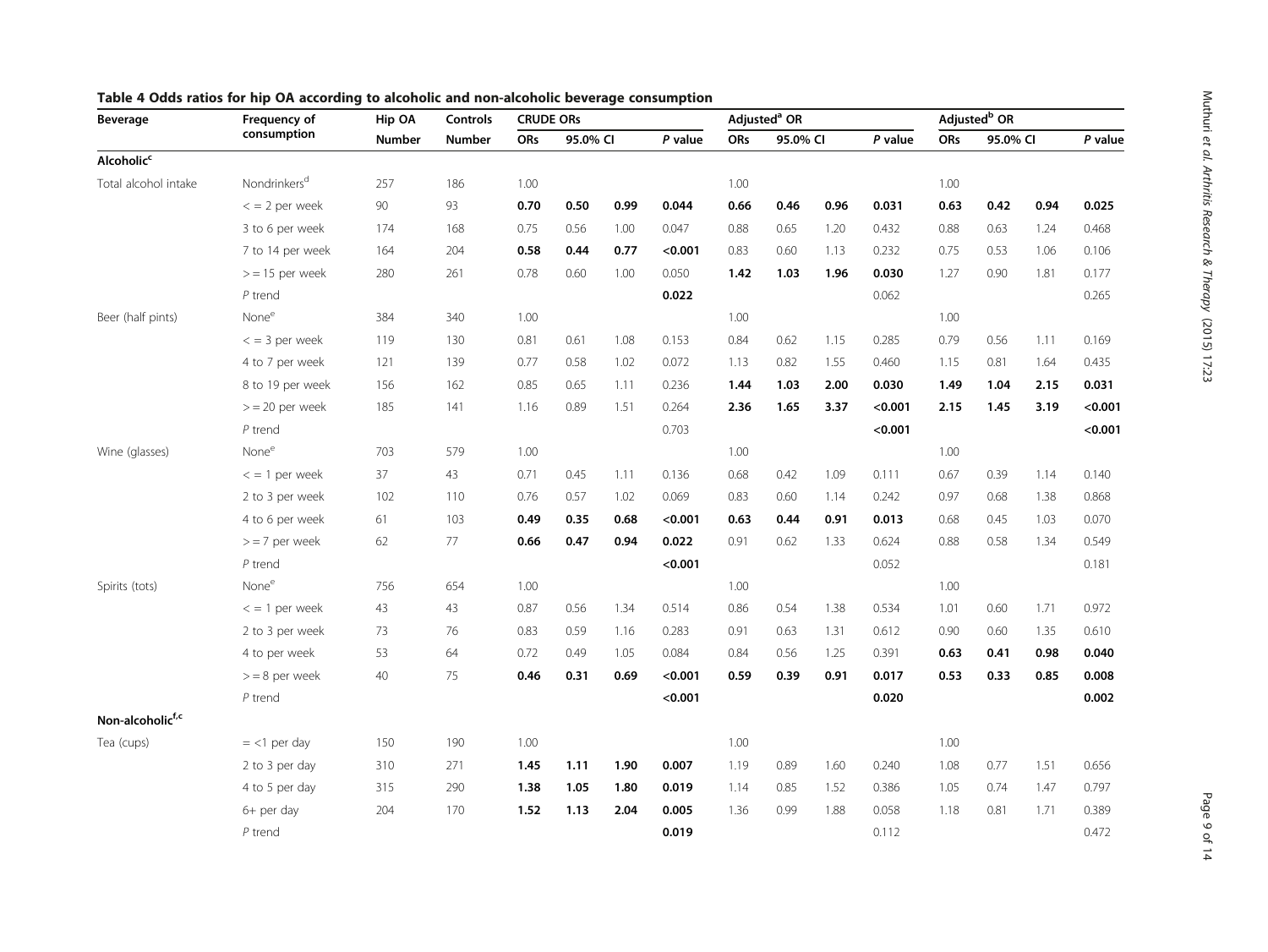| Table 4 Odds ratios for hip OA according to alcoholic and non-alcoholic beverage consumption (Continued) |  |
|----------------------------------------------------------------------------------------------------------|--|
|----------------------------------------------------------------------------------------------------------|--|

| Coffee (cups)              | $=$ <6 per week     | 387 | 354 | 1.00 |      |      |       | 1.00 |      |      |       | 1.00 |      |                  |       |
|----------------------------|---------------------|-----|-----|------|------|------|-------|------|------|------|-------|------|------|------------------|-------|
|                            | per day             | 269 | 195 | 1.26 | 00.1 | 1.59 | 0.051 | 1.12 | 0.88 | 1.44 | 0.358 | 1.11 | 0.85 | 1.47             | 0.438 |
|                            | 2 to 3 per day      | 243 | 249 | 0.89 | 0.71 | 1.12 | 0.329 | 0.95 | 0.74 | .21  | 0.675 | 0.97 | 0.74 | .28              | 0.850 |
|                            | $=$ >4 per day      | 80  | 123 | 0.59 | 0.43 | 0.82 | 0.001 | 0.79 | 0.56 | .12  | 0.183 | 0.86 | 0.58 | .30 <sub>1</sub> | 0.483 |
|                            | $P$ trend           |     |     |      |      |      | 0.004 |      |      |      | 0.241 |      |      |                  | 0.582 |
| Pure fruit juice (glasses) | $<$ 1/month         | 429 | 368 | 1.00 |      |      |       | 1.00 |      |      |       | 1.00 |      |                  |       |
|                            | 1/month to 1 / week | 265 | 251 | 0.91 | 0.73 | 1.13 | 0.381 | 1.06 | 0.84 | .35  | 0.607 | 1.01 | 0.78 | 1.31             | 0.918 |
|                            | 2 to 6 per week     | 170 | 176 | 0.83 | 0.64 | 1.07 | 0.145 | 1.05 | 0.80 | .38  | 0.743 | 1.14 | 0.84 | i.54             | 0.413 |
|                            | $>$ = 1 per day     | 115 | 126 | 0.78 | 0.59 | 1.04 | 0.097 | 0.81 | 0.59 | 1.11 | 0.194 | 0.88 | 0.62 | 1.25             | 0.482 |
|                            | $P$ trend           |     |     |      |      |      | 0.050 |      |      |      | 0.397 |      |      |                  | 0.880 |

<sup>a</sup>adjusted for age, gender, BMI, smoking; <sup>b</sup>adjusted for age, gender, BMI, smoking, other alcoholic/non-alcoholic beverages<sup>c</sup>, occupational risks, significant injury, kidney disease, energetic physical activity at ages 50 and gout. <sup>d</sup>includes participants who did not drink alcohol on a regular basis (at least one alcoholic drink per week) during age period 21 to 50 years. <sup>e</sup>includes alcohol abstainers at ages 21 to 50 and drinkers of other alcoholic drinks. <sup>f</sup>Analyses are based on age period 30 to 40 years when information on non-alcoholic beverage consumption was assessed. BMI, body mass index; CI, confidence interval; OA, osteoarthritis; OR, odds ratio.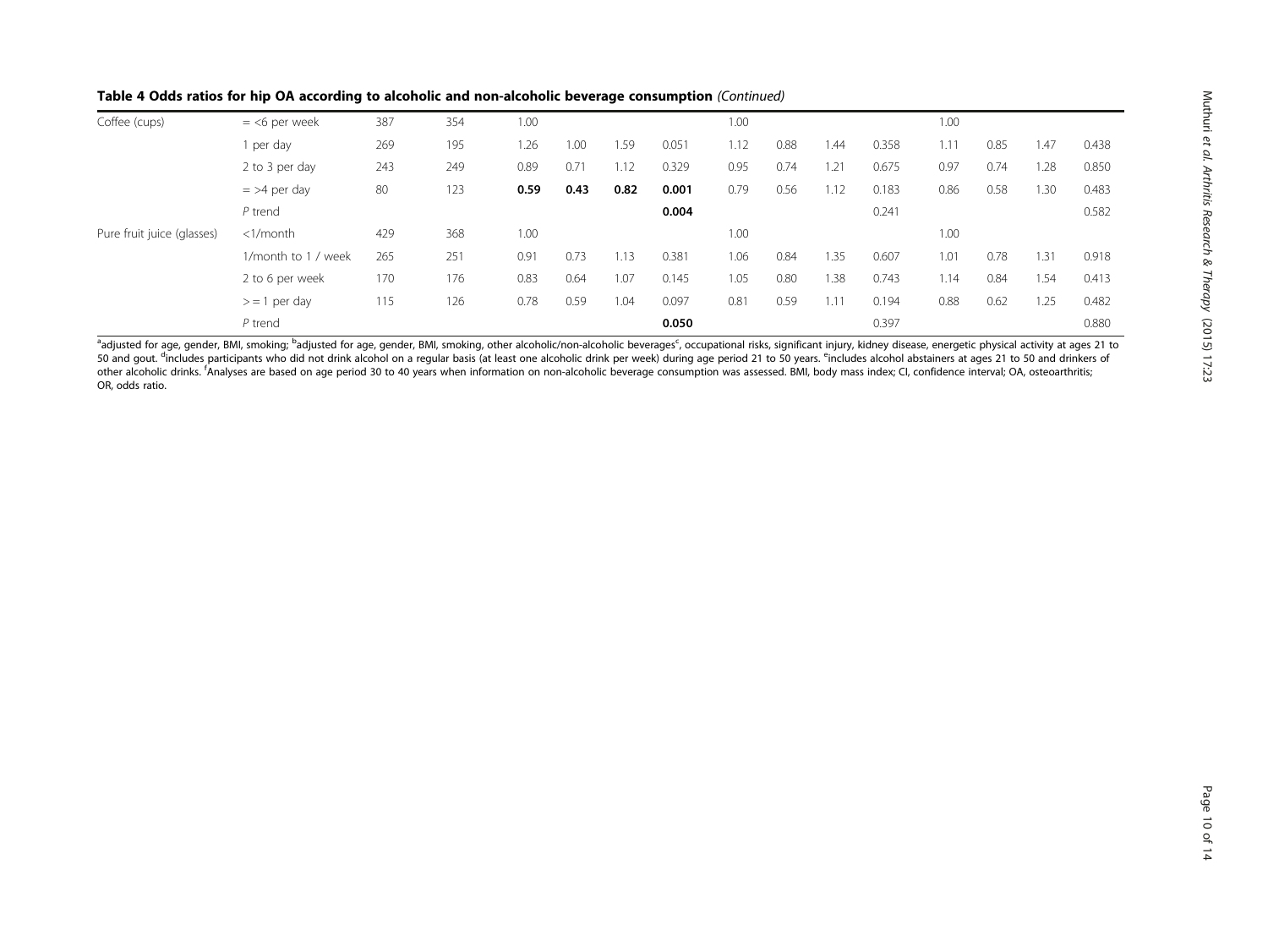separate analysis was presented for OA [\[9](#page-12-0)]. It is noteworthy that all these studies assessed alcohol consumption as a combined intake of beer, wine and spirits. They were not primarily designed for the question of alcohol consumption and risk of OA and, therefore, could not adequately address the question of interest. In contrast, GOAL was primarily designed for a case control analysis and powered for multiple risk factors including alcohol consumption. In addition to total alcohol intake, we undertook analyses for different type of alcohol and for other non-alcoholic drinks, such as coffee and tea. After simultaneously controlling for wine and spirits intake, energetic leisure activities, self-reported kidney disease and gout and other major established risk factors of OA, such as age, gender, BMI, occupational risk and joint injury, we found beer consumption to be a risk factor both for knee and hip OA with a demonstrated dose response effect. In contrast, wine was negatively associated with knee OA, suggesting that alcohol itself is not necessarily the factor that influences the risk of OA but that other factors contained within wine and beer may exert differential effects on the risk of OA.

As with some diseases including OA which have a long latency period, the effect of lifestyle exposures may occur many years before diagnosis. Moreover, the specific ages of susceptibility may also be important when estimating environmental and lifestyle exposures and the risk of disease. However, the proximal age of OA onset and age at dietary exposure in OA are still unknown. The complex nature of OA further presents a challenge for epidemiological studies because radiographic OA often occurs without symptoms. Nevertheless, considerable evidence has shown that the incidence of OA increases with age, with a higher preponderance in women after the age of 55 [\[19\]](#page-12-0). Other lines of evidence have illustrated that cumulative exposures at younger ages may be critical. For example, a study by Gelber *et al.* [\[20\]](#page-12-0) found greater BMI at ages 20 to 29 in young men to be associated with the incidence of knee OA at age 65. Therefore, due to the retrospective nature of our study design, we considered average alcohol consumption during adult life (ages 21 to 50 years). Since alcohol intake may change during adulthood, we also further evaluated alcohol intake at three different time periods, namely, ages 21 to 30, 31 to 40 and 41 to 50. We first adjusted for risks factors selected a priori (age, sex, BMI and cigarette smoking) and further adjusted for other potentially important confounding factors (Tables [3](#page-5-0) and [4;](#page-8-0) full models for the primary analysis are presented in Additional file [1](#page-12-0): Tables S5 – S8). The results demonstrated similar patterns of the associations but varied at significant levels for both knee and hip OA.

We also performed *post-hoc* stratified analysis and found evidence of moderate significant interactions between alcohol consumption and knee OA by either

gender or smoking. For example, a significant dose–response relationship was observed in men but not in women (Additional file [1:](#page-12-0) Table S1). It is possible that since a high proportion of non-alcohol drinkers were women (39% versus 12%), this may have diminished the power to detect a significant dose–response relationship in women. Our data also demonstrated an interaction between alcohol consumption and smoking in the development of knee OA, with the effect of moderate alcohol intake (7 to 14 units per week) limited to ever smokers. Recent meta-analyses [\[21,22](#page-12-0)] found a negative association between smoking and OA in studies where the control population were recruited from hospital settings. Therefore, the negative association of smoking suggested by our findings is likely to be explained by the selection of hospital controls who often have a higher exposure to smoking than the general population. Moreover, we assessed smoking status at the study baseline and did not take into account the intensity and duration of smoking in early adult life. Therefore, these results are only tentative.

With regard to non-alcoholic beverages, we did not observe a significant association with OA. We used a semiadministered FFQ to assess dietary, including non-alcohol beverage, intake during the fourth decade which was assumed to be the important period in the development of OA. Although individuals in this population gave modestly reproducible responses when self-reporting their past beverage intakes, we cannot rule out reporting bias which may explain, in part, the differing associations or lack of association with specific beverages. However, participants were unaware of the hypotheses being tested by the present study so any errors in the classification of the exposure status would be comparable for cases and controls and could lead to underestimation of the reported associations. It is also possible that consumption of alcoholic or non-alcoholic beverages at different periods in adult life may play a role at different stages of the disease (development and progression); therefore, prospective epidemiological studies are required to further investigate these hypotheses.

The mechanisms by which consumption of various beverages may exert their effect in the OA disease process are unclear, however plausible explanations have been proposed. Moderate intake of certain types of alcoholic beverages has been found to confer health benefits. These benefits have been attributed to non-ethanol components in alcoholic beverages such as polyphenols which have been shown to modulate human intestinal microbiota and increase antioxidant activity [\[23,24](#page-12-0)]. Recent in vivo experiments using human faecal samples have shown regular moderate consumption of red wine polyphenols to inhibit non-beneficial bacteria from human microbiota and significantly increase the growth of select beneficial bacteria such as bifidobacteria [\[23\]](#page-12-0). Accumulating evidence also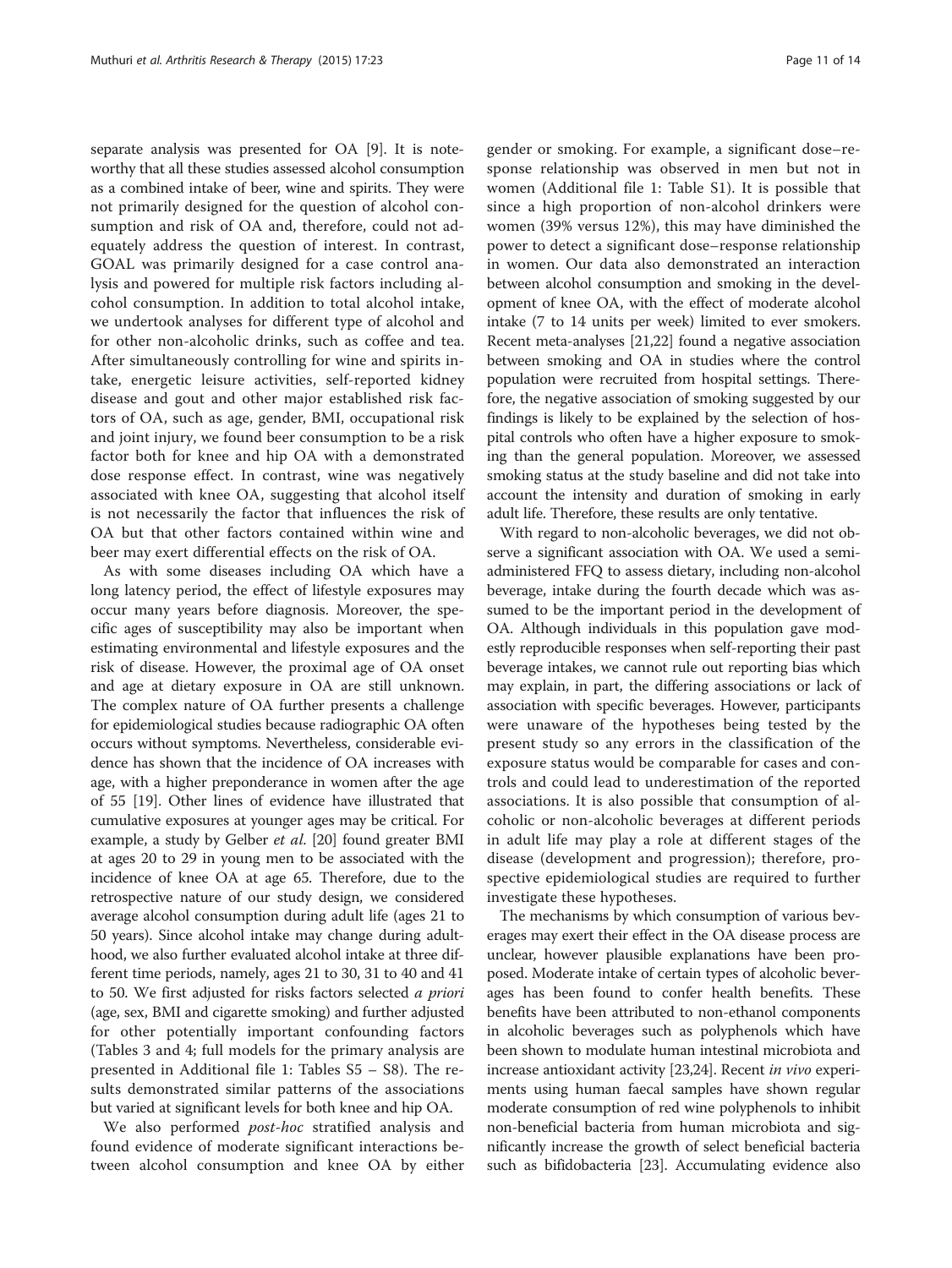suggests that gut microbiota may play a major role in the pathophysiology of obesity and its related disorders [[25](#page-12-0)]. Evidence from murine knockout models using leptindeficient mice has shown an increased intestinal mucosal permeability and portal endotoxaemia in genetically obese mice [\[26](#page-12-0)]. It is proposed that increased absorption of endotoxins may result as a consequence of compromised intestinal flora and enhanced intestinal mucosal permeability in obese patients [[27\]](#page-12-0). These factors, including high circulating levels of inflammatory cytokines observed in obese patients [\[27,28](#page-12-0)], might contribute to the onset and progression of OA. Recent studies also demonstrate the potential chondroprotective action of the polyphenol resveratrol, which is highly present in grape skin and red wine, in preventing cartilage degradation and joint damage in in vitro and in animal studies [[29-32\]](#page-13-0). Therefore, the inverse association between wine and OA observed in this study may be partly explained by potential beneficial antioxidant activity and favourable modification of gut microbiota conferred by dietary polyphenols in wine.

How beer might increase the risk of OA remains speculative. There are suggestions that elevated uric acid concentrations may increase the risk of OA [\[33\]](#page-13-0). In a recent study [\[34](#page-13-0)], serum uric acid levels showed strong correlations with both synovial IL-1 levels and OA severity in patients with knee OA but with no clinical evidence or self-report of gout. Furthermore, increase in serum uric acid levels has been associated with increasing beer intake [[35](#page-13-0)]. We found that increasing beer consumption independently increased the risk of both knee and hip OA.

Furthermore, many people who drink beer often end up with a 'beer belly' which may increase the risk of OA via biomechanical loading to the weight bearing joints. However, after adjusting for BMI or the waist-hip-ratio (data not reported), the dose response relationship remained, suggesting that the risk is less likely due to obesity or central obesity but is related to the effects of the high level of beer intake. Beer intake is one of the well-established risk factors for gout because of its high content of purines, especially guanosine [[36\]](#page-13-0). Further evidence shows that people with gout are more likely to have OA or vice versa [[37\]](#page-13-0). We did find a higher proportion of people with gout in the OA group (11% in knee OA and 9% in hip OA) than in the control group  $(7\%, P \lt 0.004)$ . Gout was obviously a confounding factor for the association. However, after the adjustment for gout and other potential confounding factors, the association and dose response relationship still existed. Nonetheless, we recognise that our results may be affected by unobserved confounders associated with knee and hip OA and with beer consumption. For example, there are suggestions that drinking patterns are correlated with the choice of an alcoholic beverage in different populations and socioeconomic groups [[38](#page-13-0)-[40](#page-13-0)].

In this study population, beer was the most commonly consumed alcoholic drink, with a median intake of 10 half pints of beer per week. However, it is also possible that the typically low intakes of wine (median of three glasses per week) or spirits (median of three tots per week) also suggest that a small sample of this population may have had different drinking patterns (for example, wine intake with meals rather than heavy weekend consumption), and may explain the differing associations with specific alcoholic drinks. Thus, it is probable that our findings may be due to alcohol content rather than components of each type of drink. Further evidence on how specific alcoholic drinks are related to the risk of OA is required.

There are several important limitations to this study. Firstly, it was a hospital based study comprising cases with clinically severe knee or hip OA referred for consideration for surgery and controls who were also referred to hospital, but for IVU examination because of non-musculoskeletal symptoms. Although the characteristics of the controls in this study are comparable with other cohorts, including the Health Survey of England and Norfolk EPIC cohort [\[41\]](#page-13-0), the generalisability of these findings to community based people with less clinically severe knee or hip OA and to controls who are completely healthy is open to question. Secondly, this was a retrospective case control study. The key exposures of interest, specifically previous alcohol and beverage intake, were selfreported using a questionnaire. This is obviously prone to recall bias and, possibly, attribution bias. Although the second questionnaire survey showed reasonable reliability of the measures, these biases cannot be ruled out. Thirdly, alcohol intakes and other beverage intakes are related to many diseases. We only adjusted for gout because of its well-known positive association with beer [\[36\]](#page-13-0), and kidney disease because of the high prevalence in the IVU controls. Other comorbidities and their potential confounding in this study have yet to be excluded. Also, although we estimated alcohol intake during adult life which was expected to be before development of OA, a case–control study can only identify associations, and true cause and effect needs to be studied ideally by a prospective cohort study that identifies incident cases.

# Conclusions

Beer consumption was associated with an increased risk of knee and hip OA. Wine consumption, however, was associated with a reduced risk of knee OA. A reduced risk was also seen for spirits in hip OA with a dose response relationship. In contrast, non-alcoholic beverages did not appear to associate with knee and hip OA. Although the mechanisms behind these demonstrated positive and inverse associations with consumption of beer and wine, respectively, remain speculative, further studies appear warranted.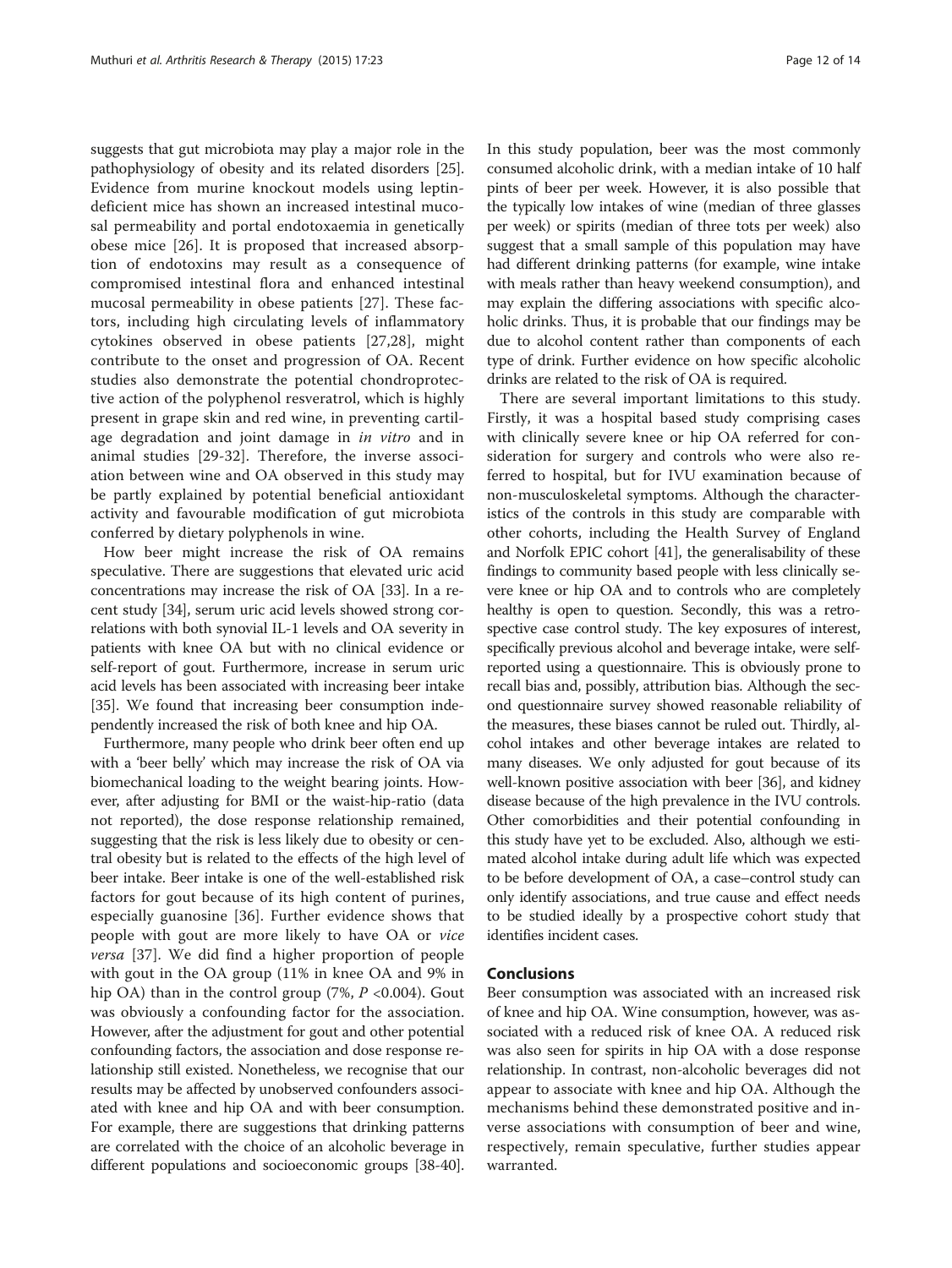# <span id="page-12-0"></span>Additional file

[Additional file 1: Table S1.](http://arthritis-research.com/content/supplementary/s13075-015-0534-4-s1.docx) Associations between alcohol consumption and knee OA by gender. Table S2. Associations between alcohol consumption and hip OA by gender. Table S3. Associations between alcohol consumption and knee OA during adult life. Table S4. Associations between alcohol consumption and hip OA during adult life. Table S5. Total alcohol intake: full multivariable logistic regression models. Table S6. Beer consumption: full multivariable logistic regression models. Table S7. Wine consumption: full multivariable logistic regression models. Table S8. Spirits consumption: full multivariable logistic regression models.

#### Abbreviations

95% CI: 95% confidence Interval; aORs: adjusted odds ratio; BMI: body mass index; EPIC: European Prospective Investigation of Cancer and Nutrition; FFQ: food frequency questionnaire; GOAL study: Genetics of OA and Lifestyle study; IL-1: interleukin-1; IVU: intravenous urography; KL: Kellgren and Lawrence; OA: osteoarthritis; OR: odds ratio.

#### Competing interests

Rose A Maciewicz is an employee and owns stock or stock options in AstraZeneca. The other authors declare that they have no competing interests.

#### Authors' contributions

WZ and SGM had full access to all the data in the study and take full responsibility for the integrity of the data and the accuracy of data analysis. Conception and study design: SGM, WZ, RAM, KM, MD. Acquisition of data: SGM, WZ, MD. Analysis and interpretation of data: SGM, WZ, RAM, KM, MD. Drafting and important revisions: SGM, WZ, RAM, KM, MD. All authors read and approved the final manuscript.

#### **Acknowledaments**

We are grateful to AstraZeneca, Macclesfield, UK for financially supporting the initial assembly of the Genetics of Osteoarthritis and Lifestyle (GOAL) Study and for assisting with genotyping and maintaining the DNA collection, and to Arthritis Research, UK for infrastructure support during sample collection (ICAC grant 14851).

#### Author details

<sup>1</sup> Division of Epidemiology and Public Health, University of Nottingham, Clinical Sciences Building, Nottingham City Hospital, Nottingham NG5 1PB, UK. <sup>2</sup> Academic Rheumatology, University of Nottingham, Clinical Sciences Building, Nottingham City Hospital, Nottingham NG5 1PB, UK. <sup>3</sup>Respiratory, Inflammation, Autoimmunity Innovative Medicines, AstraZeneca AB, SE-432 83 Mölndal, Sweden. <sup>4</sup>Institute of Population Health, University of Manchester, Manchester, UK. <sup>5</sup> Division of Health Sciences, Warwick Medical School, Warwick University, Coventry CV4 7AL, UK.

#### Received: 10 April 2014 Accepted: 21 January 2015 Published online: 05 February 2015

#### References

- 1. Felson DT, Lawrence RC, Dieppe PA, Hirsch R, Helmick CG, Jordan JM, et al. Osteoarthritis: new insights. Part 1: the disease and its risk factors. Ann Intern Med. 2000;133:635–46.
- 2. Grotle M, Hagen KB, Natvig B, Dahl FA, Kvien TK. Obesity and osteoarthritis in knee, hip and/or hand: an epidemiological study in the general population with 10 years follow-up. BMC Musculoskelet Disord. 2008;9:132.
- 3. Muthuri SG, Hui M, Doherty M, Zhang W. What if we prevent obesity? Risk reduction in knee osteoarthritis estimated through a meta-analysis of observational studies. Arthritis Care Res (Hoboken). 2011;63:982–90.
- 4. Oliveria SA, Felson DT, Cirillo PA, Reed JI, Walker AM. Body weight, body mass index, and incident symptomatic osteoarthritis of the hand, hip, and knee. Epidemiology. 1999;10:161–6.
- 5. Astephen Wilson JL, Deluzio KJ, Dunbar MJ, Caldwell GE, Hubley-Kozey CL. The association between knee joint biomechanics and neuromuscular control and moderate knee osteoarthritis radiographic and pain severity. Osteoarthritis Cartilage. 2011;19:186–93.
- 6. Berry PA, Jones SW, Cicuttini FM, Wluka AE, Maciewicz RA. Temporal relationship between serum adipokines, biomarkers of bone and cartilage turnover, and cartilage volume loss in a population with clinical knee osteoarthritis. Arthritis Rheum. 2011;63:700–7.
- 7. McAlindon T, Felson DT. Nutrition: risk factors for osteoarthritis. Ann Rheum Dis. 1997;56:397-400.
- 8. McAlindon TE, Jacques P, Zhang Y, Hannan MT, Aliabadi P, Weissman B, et al. Do antioxidant micronutrients protect against the development and progression of knee osteoarthritis? Arthritis Rheum. 1996;39:648–56.
- 9. Andrianakos A, Trontzas P, Christoyannis F, Dantis P, Voudouris C, Georgountzos A, et al. Prevalence of rheumatic diseases in Greece: a cross-sectional population based epidemiological study. The ESORDIG Study. J Rheumatol. 2003;30:1589–601.
- 10. Juhakoski R, Heliovaara M, Impivaara O, Kroger H, Knekt P, Lauren H, et al. Risk factors for the development of hip osteoarthritis: a population-based prospective study. Rheumatology (Oxford). 2009;48:83–7.
- 11. Karlson EW, Mandl LA, Aweh GN, Sangha O, Liang MH, Grodstein F. Total hip replacement due to osteoarthritis: the importance of age, obesity, and other modifiable risk factors. Am J Med. 2003;114:93–8.
- 12. Kondo K, Hirota Y, Kawamura H, Miura H, Takasugi SI, Sugioka Y, et al. Factors associated with pain and functional limitation in Japanese male patients with knee osteoarthritis. Rheumatol Int. 2007;27:1135–42.
- 13. Doherty M, Courtney P, Doherty S, Jenkins W, Maciewicz RA, Muir K, et al. Nonspherical femoral head shape (pistol grip deformity), neck shaft angle, and risk of hip osteoarthritis: a case–control study. Arthritis Rheum. 2008;58:3172–82.
- 14. Zhang W, Robertson J, Doherty S, Liu JJ, Maciewicz RA, Muir KR, et al. Index to ring finger length ratio and the risk of osteoarthritis. Arthritis Rheum. 2008;58:137–44.
- 15. Riboli E, Hunt KJ, Slimani N, Ferrari P, Norat T, Fahey M, et al. European Prospective Investigation into Cancer and Nutrition (EPIC): study populations and data collection. Public Health Nutr. 2002;5:1113–24.
- 16. Office for National Statistics. Standard occupational classification. Volume 1: structure and definition of the unit groups. London: The Stationery Office; 2000.
- 17. Office for National Statistics. Standard occupational classification. Volume 2: index. London: The Stationery Office; 2000.
- 18. Hosmer DW, Lemeshow S, Sturdivant RX. Applied logistic regression. 3rd ed. NJ, Hoboken: John Wiley & Sons; 2013.
- 19. Srikanth VK, Fryer JL, Zhai G, Winzenberg TM, Hosmer D, Jones G. A meta-analysis of sex differences prevalence, incidence and severity of osteoarthritis. Osteoarthritis Cartilage. 2005;13:769–81.
- 20. Gelber AC, Hochberg MC, Mead LA, Wang NY, Wigley FM, Klag MJ. Body mass index in young men and the risk of subsequent knee and hip osteoarthritis. Am J Med. 1999;107:542–8.
- 21. Hui M, Doherty M, Zhang W. Does smoking protect against osteoarthritis? Meta-analysis of observational studies. Ann Rheum Dis. 2011;70:1231–7.
- 22. Pearce F, Hui M, Ding C, Doherty M, Zhang W. Does smoking reduce the progression of osteoarthritis? Meta-analysis of observational studies. Arthritis Care Res (Hoboken). 2013;65:1026–33.
- 23. Queipo-Ortuno MI, Boto-Ordonez M, Murri M, Gomez-Zumaquero JM, Clemente-Postigo M, Estruch R, et al. Influence of red wine polyphenols and ethanol on the gut microbiota ecology and biochemical biomarkers. Am J Clin Nutr. 2012;95:1323–34.
- 24. Arranz S, Chiva-Blanch G, Valderas-Martinez P, Medina-Remon A, Lamuela-Raventos RM, Estruch R. Wine, beer, alcohol and polyphenols on cardiovascular disease and cancer. Nutrients. 2012;4:759–81.
- 25. Diamant M, Blaak EE, de Vos WM. Do nutrient-gut-microbiota interactions play a role in human obesity, insulin resistance and type 2 diabetes? Obes Rev. 2011;12:272–81.
- 26. Brun P, Castagliuolo I, Di Leo V, Buda A, Pinzani M, Palu G, et al. Increased intestinal permeability in obese mice: new evidence in the pathogenesis of nonalcoholic steatohepatitis. Am J Physiol Gastrointest Liver Physiol. 2007;292:G518–25.
- 27. Metcalfe D, Harte AL, Aletrari MO, Al Daghri NM, Al Disi D, Tripathi G, et al. Does endotoxaemia contribute to osteoarthritis in obese patients? Clin Sci (Lond). 2012;123:627–34.
- 28. Alessi MC, Bastelica D, Morange P, Berthet B, Leduc I, Verdier M, et al. Plasminogen activator inhibitor 1, transforming growth factor-beta1, and BMI are closely associated in human adipose tissue during morbid obesity. Diabetes. 2000;49:1374–80.